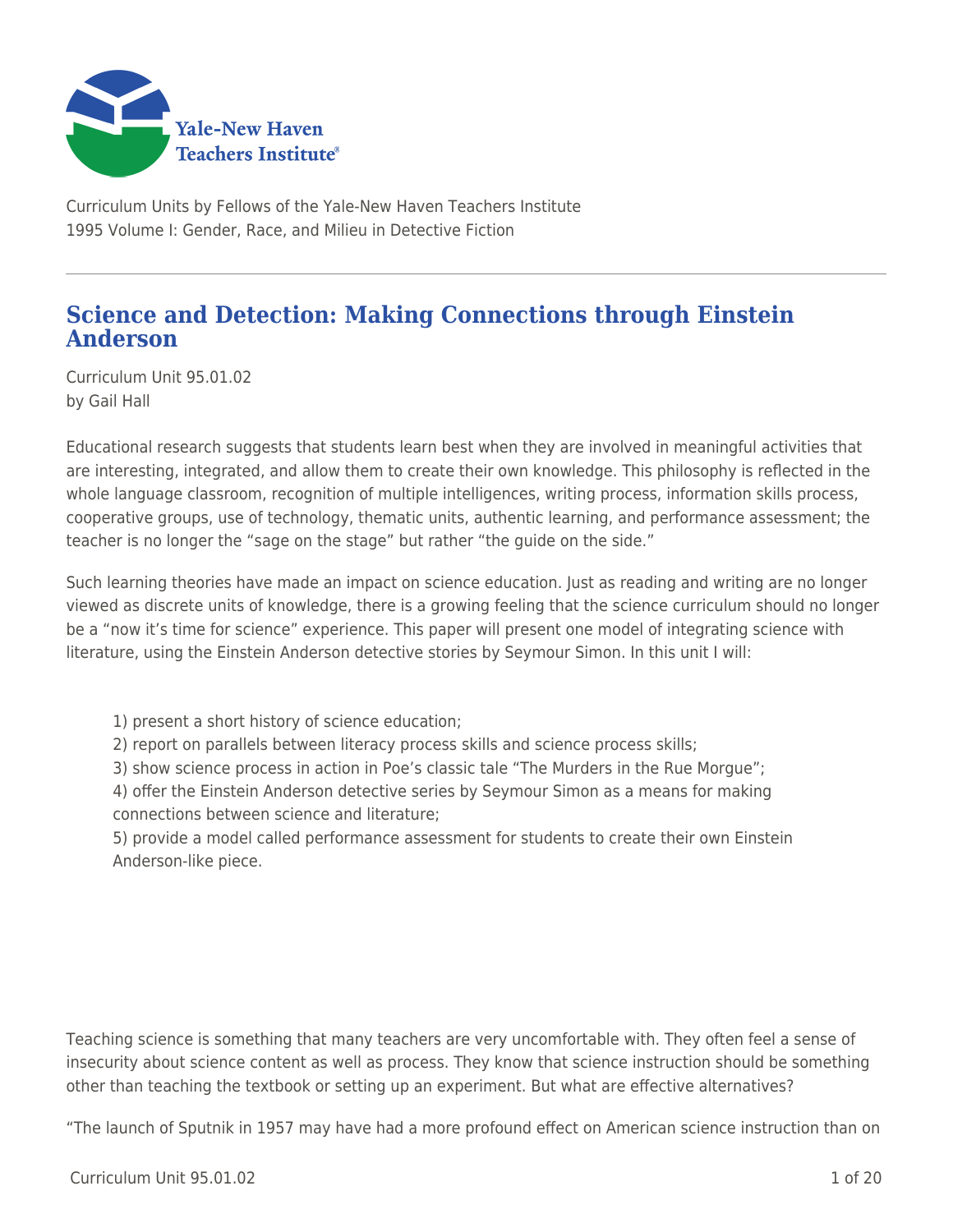space exploration" (Saul 3). The Soviet success fueled the effort to improve science instruction, and the response from curriculum writers was to look at what scientists actually do. Because scientists observe, count, and make and then test informed guesses, curriculum units developed in the 1950's and 1960's were "handson." Units were given to teachers with the directive "just get in there and explore": this was a truly terrifying and/or frustrating experience for many teachers. Next came the use of science unit boxes with a myriad of materials and lessons, all to be "covered" within a certain amount of time. This carefully planned modular approach was also not wholly accepted by teachers because of the frustration with dealing with lost or damaged supplies, a lock-step approach to activities, difficulty in managing all the components, and, again, a feeling that this was not really science either.

Many teachers continue to feel that science is different from everything else they know and teach. Dana Blackwood spoke for many teachers when she said that she regarded science as a "body of knowledge with lists of factual information to be memorized and then used in some mysterious ways that were far beyond my level of understanding" (95). This belief is echoed in the view that "science seems like a precise thing with immutable laws that forever govern the way the answer works" (Carr 2). This leads to teachers feeling that if an experiment is done that does not get the "correct" result the students have been confused and misled; and that, of course, is a position that no teacher wants to be in.

In reality science is not a static body of knowledge; just a quick glance at the weekly science section in the any newspaper reinforces that. Science is "the endeavor that seeks to study, or obtain knowledge about, phenomena through the use of a systematic approach that is based on evaluation of evidence through reason" (Carr 2). Joseph Carr states that "science is a verb" (v).

Current science education philosophy stresses this process approach. Teachers are encouraged to plan enough time for students to manipulate ideas and to discuss, share, and apply their learning. Use of trade books and technology is important. All this reflects a more teacher-friendly environment in which packaged materials are seen as a beginning rather than an end.

However, while accepting that appropriate science instruction is important, most teachers still tend to see science as just one more thing to "cover" in what seems to be an ever-expanding curriculum. In looking for ideas for integrating science with other curriculum areas, we might look to the teaching of social studies for models. The use of trade books, both fiction and nonfiction, in teaching social studies concepts has become popular. For example, as students study Connecticut history they might also be reading the novel "Witch of Blackbird Pond" by Elizabeth George Speare and then writing narrative or expository pieces based on it. It is no longer difficult to find prepared guides that offer interesting ways to connect literature and nonfiction to the social studies curriculum.

Educators are now looking for ways to bring reading and writing into the science curriculum. There is a growing number of books and articles in professional journals that offer suggestions on how to use fiction and nonfiction trade books for science instruction. Deborah Mayer in the March 1995 issue of "Science and Children" gives guidelines on how to select appropriate materials; in that same issue Marion Matthews says to be aware of the need for diversity. Such articles stress that integrating science and language arts makes the study of scientific concepts more familiar and less threatening.

In "Reciprocal Processes in Science and Literacy Learning" in the April 1994 "The Reading Teacher", Carolyn P. Casteel and Bess A. Isom assert that if students can't perform basic literacy—listening, speaking, reading, thinking, writing—then they will have great difficulty with science because "acquiring scientific information, understanding scientific procedures, and conducting experiments demands application of a variety of literacy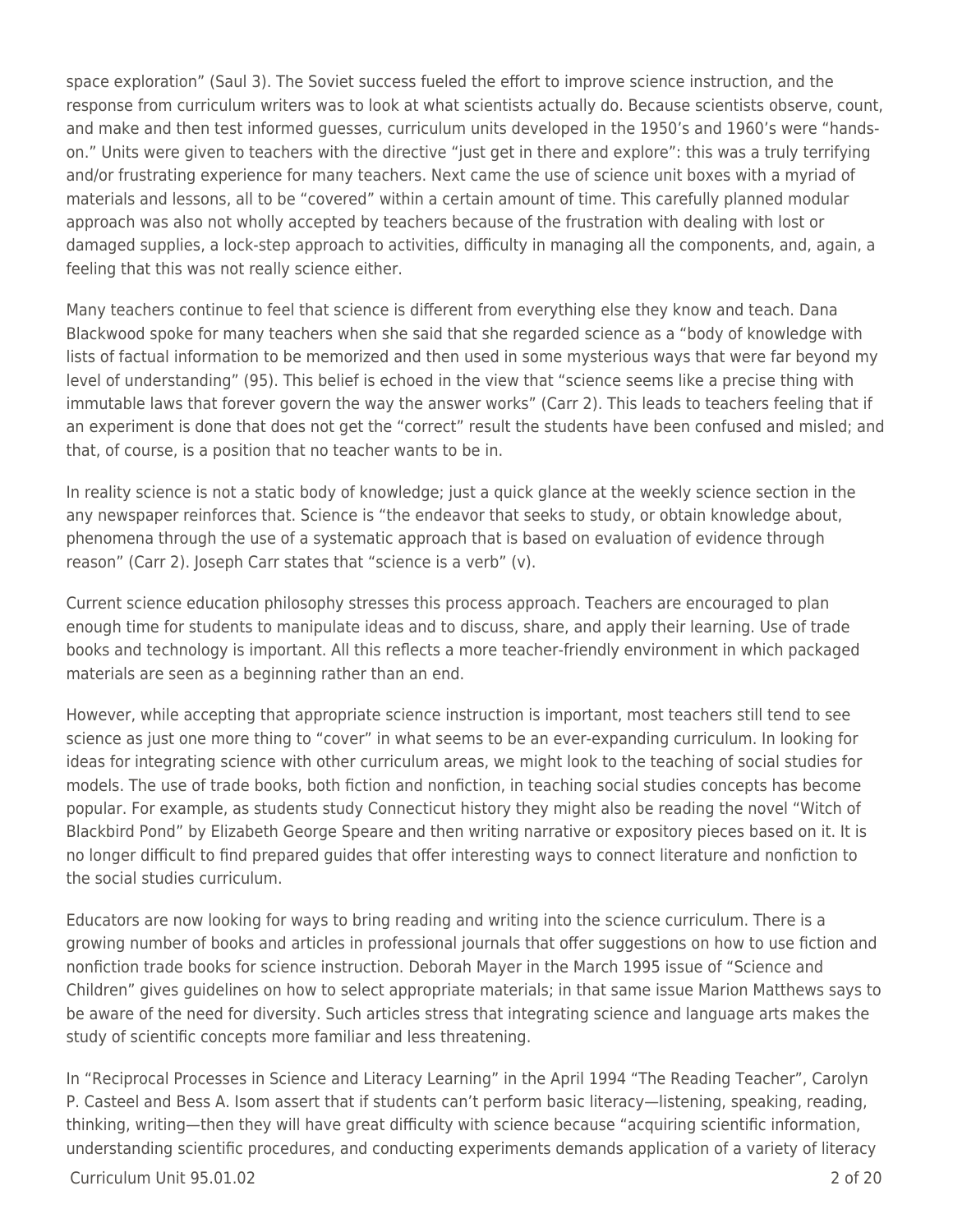skills" (539). They continue by suggesting that there are parallel processes in science and literacy which can be used to "provide a framework . . . to deepen student understanding in both areas and promote stronger curriculum connections" (539).

One parallel in science and literature relates to initiating activities. In preparing to study a piece of literature students are encouraged to make connections with prior knowledge ("What do we know about this genre? this author?"), to predict ("Based on the title, the cover illustration, what might be expect to meet up with as we read this piece?"), and to read with a purpose ("Pay attention to how the author uses words to give a sense of mood"). In beginning a science study, learners are likewise encouraged to engage the topic through questions, observations, predictions, and information gathering.

Another parallel is that In both science and literature the learner evaluates and draws conclusions as he interacts with the material. Turning a page or completing another step in an experiment or demonstration can cause a complete rethinking of what has gone before. In both science and literature the learner must summarize/explain what has happened.

In "Science & Stories: Integrating Science and Literature", Hilarie N. Staton and Tara McCarthy present themes and activities for science using fantasy, legend, realistic fiction, myth, biography, science fiction, historical fiction, and personal accounts. Notably absent is the genre of mystery. Were they unable to find a mystery that met their requirements of being an exemplary piece of literature that fit naturally into a unit theme while suggesting opportunities for students to discuss, debate, manipulate ideas, and work in groups or independently—taking into account a wide range of reading abilities (viii-ix)? I doubt it; I would prefer to think that the mystery genre was simply overlooked for some inexplicable reason.

Mysteries and detective fiction have great potential for being the vehicle for integrating science and literacy. Like scientists, mystery readers are involved with the "constant interaction between the known and the unknown, while new ideas are discovered and others are modified, strengthened, or rejected" (Frederick xv). Mysteries and detective fiction also offer students "opportunities to evaluate and question their observational skills" and, as they do so, to "gain a sense of the importance of the process" (Frederick xv). Carr's recitation of what a scientist must do could apply equally to a detective: "To be engaged in science [or detection], you must be flexible, be capable of handling uncertainty, must view all knowledge not as absolute but rather as merely tentative—no matter how well that knowledge seems to be proven—and must be willing and able to change your mind as new evidence calls old theories into question" (Carr 2). Scientists, as detectives, must operate inductively—that is, examine a collection of evidence and then propose a theory to account for the observed facts (Carr 14). A field biologist and a detective also must make observations in less than perfect conditions. Like scientists, detectives have a systematic approach to gathering knowledge through ordered (or informed) observation (see Carr 4).

More specifically, the basic science processes of classifying, observing, communicating, questioning, predicting, using numbers, and measuring—along with the complex science processes of interpreting data, controlling variables, designing experiments, inferring, hypothesizing, defining operations, hypothesizing, and formulating models (Foster 31-32)—are directly related to how a detective operates. Let's take a look at the classic mystery by Edgar Allan Poe, "The Murders in the Rue Morgue", to see some science processes in action.

To set the scene: in Paris in 1841 Auguste Dupin and his companion are drawn to the baffling case of the horrific murders of Madame L'Espanaye and her daughter Camille. At three in the morning witnesses heard shrieks and shouts by two different voices and, responding to the cries by bounding up the stairs, did not see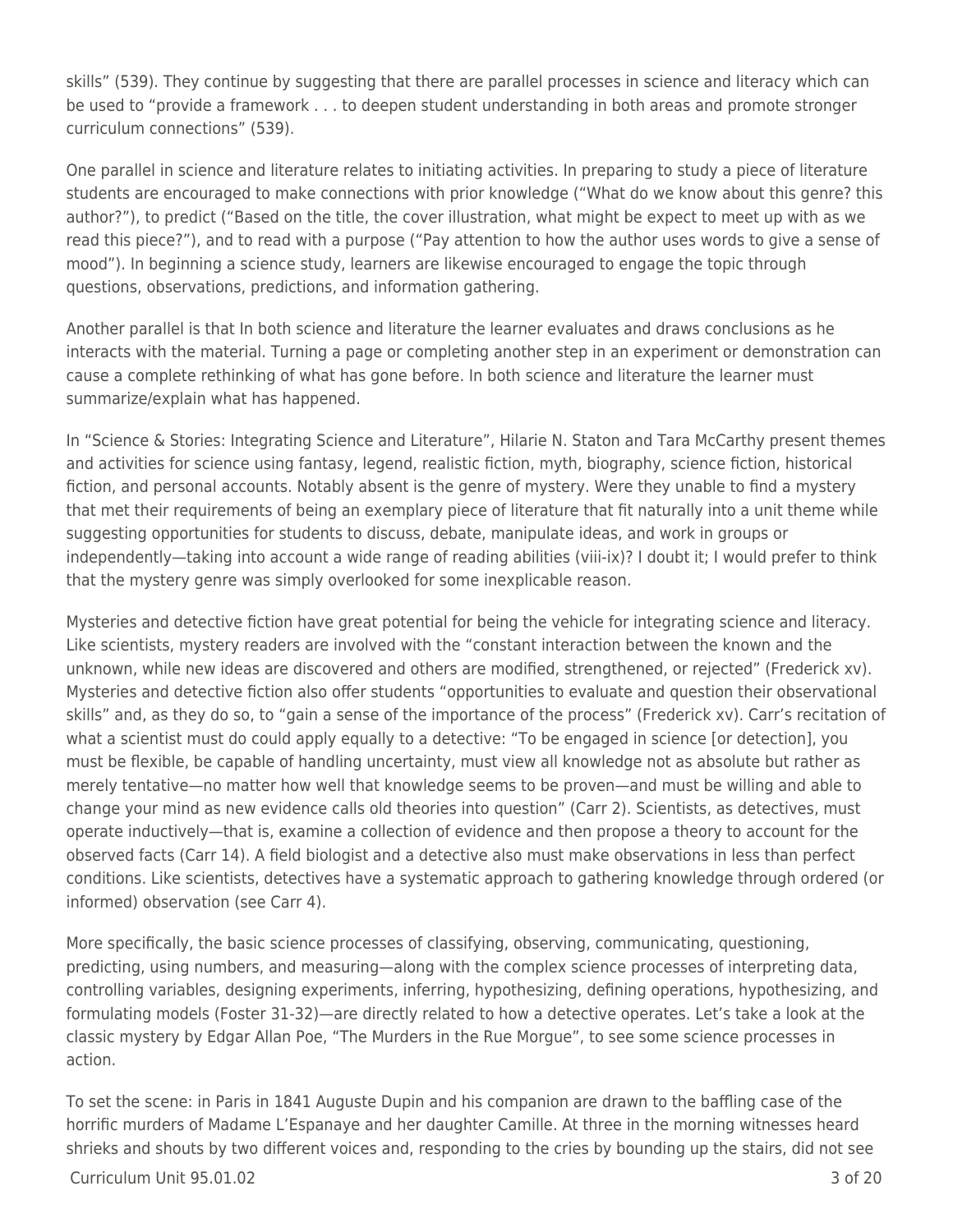anyone else as they reached the locked door of the apartment. Breaking down the door (and finding the key in the lock inside) they found the apartment in total disarray with furniture thrown around, a bloodied razor on a chair, several clumps of gray hair pulled out by the roots, nearly 4,000 francs in gold in two bags, and a number of valuable items scattered all around. Noticing a lot of soot near the fireplace, searchers found Camille's body thrust up into the chimney. Madame L'Espanaye's mangled body was found four floors below on the ground beneath the apartment window.

Interviewed later, witnesses identified the rough voice, one of the two heard, as French but could not agree on the language of the shrill voice. Was it Russian, Spanish, English, Italian? Nor could anyone determine the method of exit used by the murderers. Using the front stairs was an impossibility because of witnesses. The chimneys were too small, the closed windows faced a sheer drop of four stories although there was a lightning rod about six feet from one of the windows. The apartment was completely sealed. The police were totally baffled.

Dupin's first order of business was to determine how the murderers exited the apartment. He first used the basic scientific process of classifying or "systematically imposing order to data based on observational relationships" (Foster 31). He looked at all possible means of exit—front doors, chimneys, windows. The front windows faced the street so he eliminated them as possibilities. That left two windows in the back rooms. Another component of the science process is observing, which "involves active engagement with the manipulation of objects and the use of the senses, directly or indirectly" (Foster 31). This is indeed what Dupin did next. He examined both windows thoroughly, finding the first one with a nail placed in such a way that the it could not be opened. The second window appeared to also be permanently shut, but Dupin discovered that that nail, although appearing to be whole, had the head broken off within the frame so that it only appeared to be whole and immovable although it was not. Thus Dupin identified the nail as a variable that was manipulated (a more complex science process). He had solved the mystery of the murderer's exit.

Dupin used the complex science process of interpreting data, "finding patterns or meaning not immediately apparent among sets of data that lead to the construction of inferences, predictions and hypotheses"(Foster 32), and solved the mystery of how the murderer got into the fourth floor apartment. There was a lighting rod six feet from the shuttered window. When the shutter was completely open it came to within two and a half feet of the rod. Grabbing onto the shutter from the lighting rod and 'placing his feet securely against the wall, and springing boldly from it, he (the murderer) might have swung the shutter as to close it, and, if we imagine the window open at the time, might even have swung himself into the room" (125). All at the scene observed the lightning rod, the shutter and the window, but only someone capable of interpreting data in a new way to make a hypothesis could reach the correct theory. This use of inductive thought is typical of both scientist and detective.

Another basic science process is questioning or "raising uncertainty" (Foster 31) Dupin did this when he refused to accept that the motive for the murder was stealing the gold francs. After all, he reasoned, was the murderer "so vacillating an idiot has to have abandoned his gold and motive altogether" (Poe 127).

Dupin next turns his interest to "the dark bruises and deep indentations of finger nails" (129) on Mademoiselle L'Espanaye's throat. After noting there were no signs of slippage, he designed an experiment , yet another science process, to gather data. The narrator was then asked to place his fingers on the sketch of the finger marks, trying to reproduce the murderer's action. He found it impossible. However, to make the experiment more realistic, Dupin then wrapped the paper around a piece of wood, thus simulating a human neck. The narrator still could not reproduce the grip of the murderer; indeed, he stated that "this is the mark of no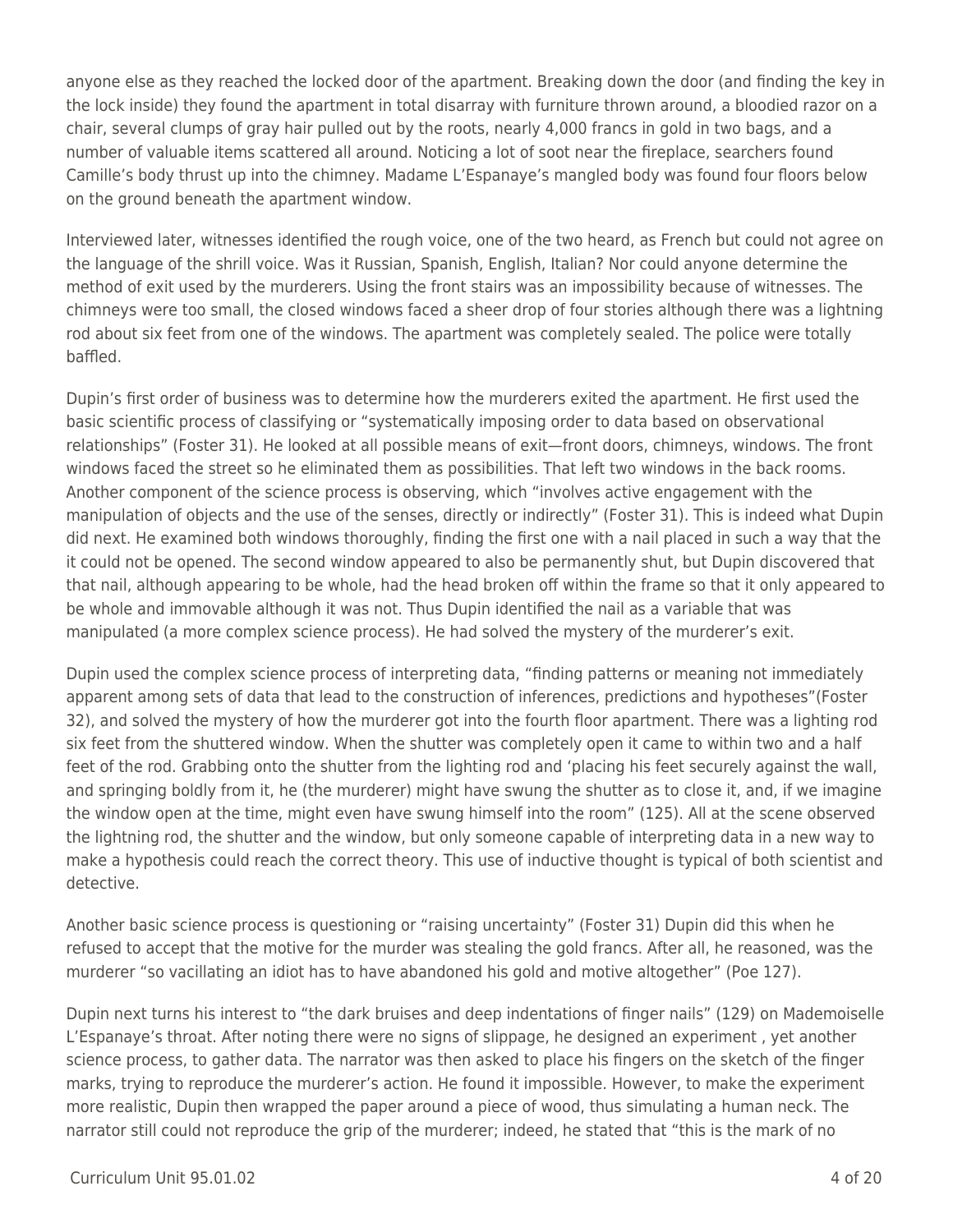human hand" (120).

After examining the scene of the crime, Dupin found a piece of ribbon tied in a knot in the style of Maltese sailors. This became the vital clue that allowed him to put together the contradictory pieces of the puzzle which were "the ferocious and gratuitous nature of the crime; the murderer's superhuman strength; the strange, tawny hair found in one of the victim's hands; the incomprehensible shouts heard by the neighbors" (Benvenuti 8). Dupin then performed another science process—to hypothesize or tentatively accept an explanation as a basis for further investigation (Foster 32). His hypothesis was that the murderer was an orangutan. He was correct. A sailor had brought the orangutan from Borneo in order to sell it. Returning to his apartment one evening, he discovered that the animal had broken out of its closet and was miming the sailor's use of a razor. Seeing the whip produced by the sailor, the orangutan fled, ending up in the apartment of the two women. The screams of the women frightened the ape and sent it into a frenzy, leading to the murders.

From this early detective story came several rules for constructing a detective novel. The one related to the science process is that a dedicated examination of facts, clues, and motives coupled with a rational process will result in the successful solution to the puzzle. No guessing is allowed, only observation and reason.

Following this same rule, the detective Sherlock Holmes appeared in "A Study in Scarlet" in 1887. His creator, Arthur Conan Doyle, was a Scottish medical student whose professor, John Bell, "never tired of telling his students to use their eyes, ears, hands, brain, intuition, and, above all, their deductive faculties" (Benevuti 21). With little interest shown in this piece, Doyle focused his energy on his patients and wrote a series of historical novels. Then, in response to a request from an American magazine for one of Holmes' unpublished adventures, Doyle wrote "The Sign of Four" (1890) . It became an immediate success and Doyle produced twelve stories within a year.

Sherlock Holmes turned criminology into a precise science—the science of deduction. Holmes' knowledge of chemistry, botany, geology, and anatomy were essential in solving the mysteries. However, his readers have often become annoyed because he did not always play fair. Holmes is known to pick up a small object and draw a brilliant conclusion but the reader is not told what the object is. Nowadays readers want to read a story that more or less puts them on the same footing as the detective, i.e., with access to all the clues and discoveries. After all, isn't this what the science process does, too, when it examines all the relevant facts in order to draw a correct conclusion?

Whereas there are many pieces of detective literature that could be used with students to demonstrate science process in action, the choices are fewer when considering science content as well. One possibility is selected stories from the highly popular Encyclopedia Brown books by Donald Sobol. In "The Case of the Stolen Money" ("Encyclopedia Brown Takes the Case") Encyclopedia Brown catches the robber Aukland in a lie because the detective knew that he could not have seen the robbers immediately after entering the house from the very cold outdoors as stated because his glasses would have been completely steamed up. In another Encyclopedia Brown story, "The Case of the False Teeth" ("Encyclopedia Brown Takes the Case"), the boy detective knows that the perpetrator's account of how newspaper clippings blew into the ocean can not be true because that the wind had been blowing from off the water all afternoon. However, not all nor even most of the Encyclopedia Brown stories have a science component.

To find an entire set of books that combines science and detection we can turn to the Einstein Anderson series by Seymour Simon, a prolific and award-winning author of science books. In the 1980's Simon took a detour from writing science nonfiction to produce a series of seven books featuring the boy detective, Einstein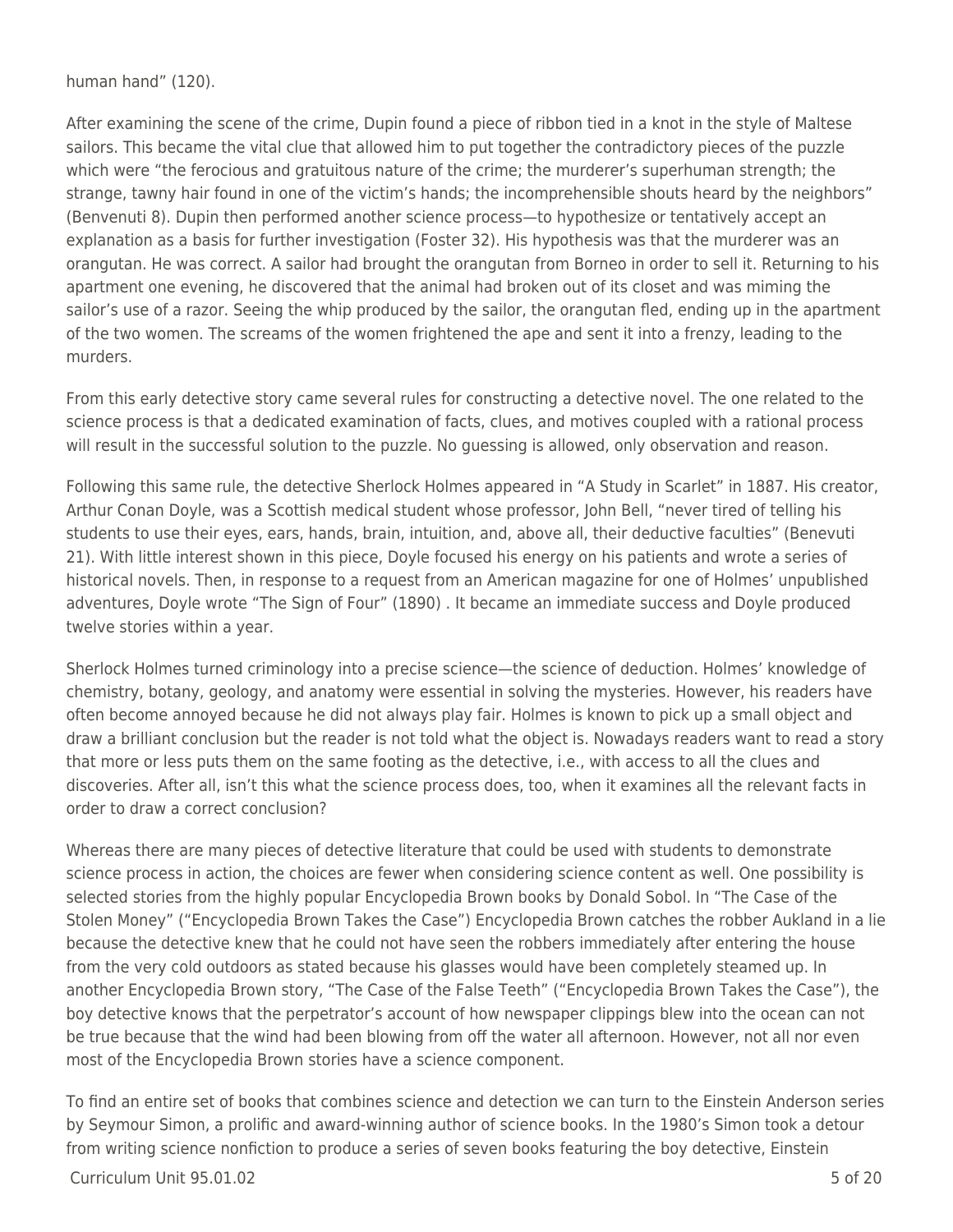Anderson. The main character is well-known in his community as a solver of puzzles that leave others (especially adults) baffled. His knowledge is not as "encyclopedic" as that of the better-known boy detective, Encyclopedia Brown; Einstein, as his name might indicate, is a science whiz. In both series the boys have friends who bring them problems as well as challenges, town bullies with more brawn than brain, and parents that are supportive and proud. Einstein's mother, a newspaper editor, and Encyclopedia Brown's father, the Idaville police chief, recognize that their sons have talents that can be brought to bear on the towns' crimes and deceptions.

In both series, the reader is presented with a case in which there is a puzzle. After laying out the scenario, the author gives the reader an opportunity to "solve/explain" the crime/deception before turning to a page on which the answer and an explanation are found. In both series the reader has a fair chance to solve the puzzle through observation or general knowledge; in the Einstein Anderson books, this knowledge is based on physical and life science. Each of the seven Simon books contains 10 cases and the science topics covered are listed in the beginning of the book.

The Einstein Anderson books can be coordinated with science instruction in several ways. One approach is to have students read a case after a particular science topic is studied in order to demonstrate an understanding, i.e., solve the case. The teacher can then use the students' responses as a means of assessment. For example, after a lesson on solvents and solutions, the teacher could read aloud "The Universal Solvent" from "Einstein Anderson, Super Sleuth", where Einstein refutes his friend Stanley's claim that the red liquid he formulated is a universal solvent. The question posed by Simon is this: "How did Einstein Anderson know that Stanley had not invented a universal solvent? And what did he mean by saying that Stanley would be in lots of trouble if he did?" (35). Students should be able to explain the answer: if it were a universal solvent, the liquid would dissolve the glass bottle it was stored in as well as anything else it touched. The science process used here is "Defining operationally"; that is, describing what works. This case shows the connection of a science concept to our everyday life.

Another connection between an Einstein Anderson story and science learning is to use a case or two to introduce a unit of study. In "The Rain in Sparta" ("Einstein Anderson Goes to Bat"), Einstein figures out that the tent was not erected two weeks before as claimed because the grass inside the tent was green not brown; the science process is "observing". In "The Science Test Papers" ("Einstein Anderson Shocks His Friends") the plant pot obviously had been moved and the key to the cabinet in which the test papers were stored taken from under it because the plant's leaves were now pointing away from rather than towards the window. Wouldn't students become more engaged in the study of the response of plants to sunlight and other environmental factors after reading these stories?

Still another method would be turning the cases into actual demonstrations or experiments. In "Balancing Act" ("Einstein Anderson Goes to Bat") Einstein's younger brother Dennis has to win a bet that he can balance a sword for 5 minutes or he will lose all his baseball cards. Students will far better understand the concept of center of gravity by observing a demonstration of someone attempting to balance a sword hilt down and then tip down than by reading about it. (The science process used in this story is "designing experiments".)

After students have become familiar with Einstein Anderson stories, either from one of the methods above or from reading for fun, it is time to involve the students directly in writing a piece modeled on a case. This will be the students' opportunity to demonstrate that they can take a science concept and apply to a real-life situation, in this instance, within a literary puzzle.

 $Curir$  Unit 95.01.02 6 of 20 Q. Patrick in "The Mystery Short Short" in "Writing Detective and Mystery Fiction" offers some guidelines on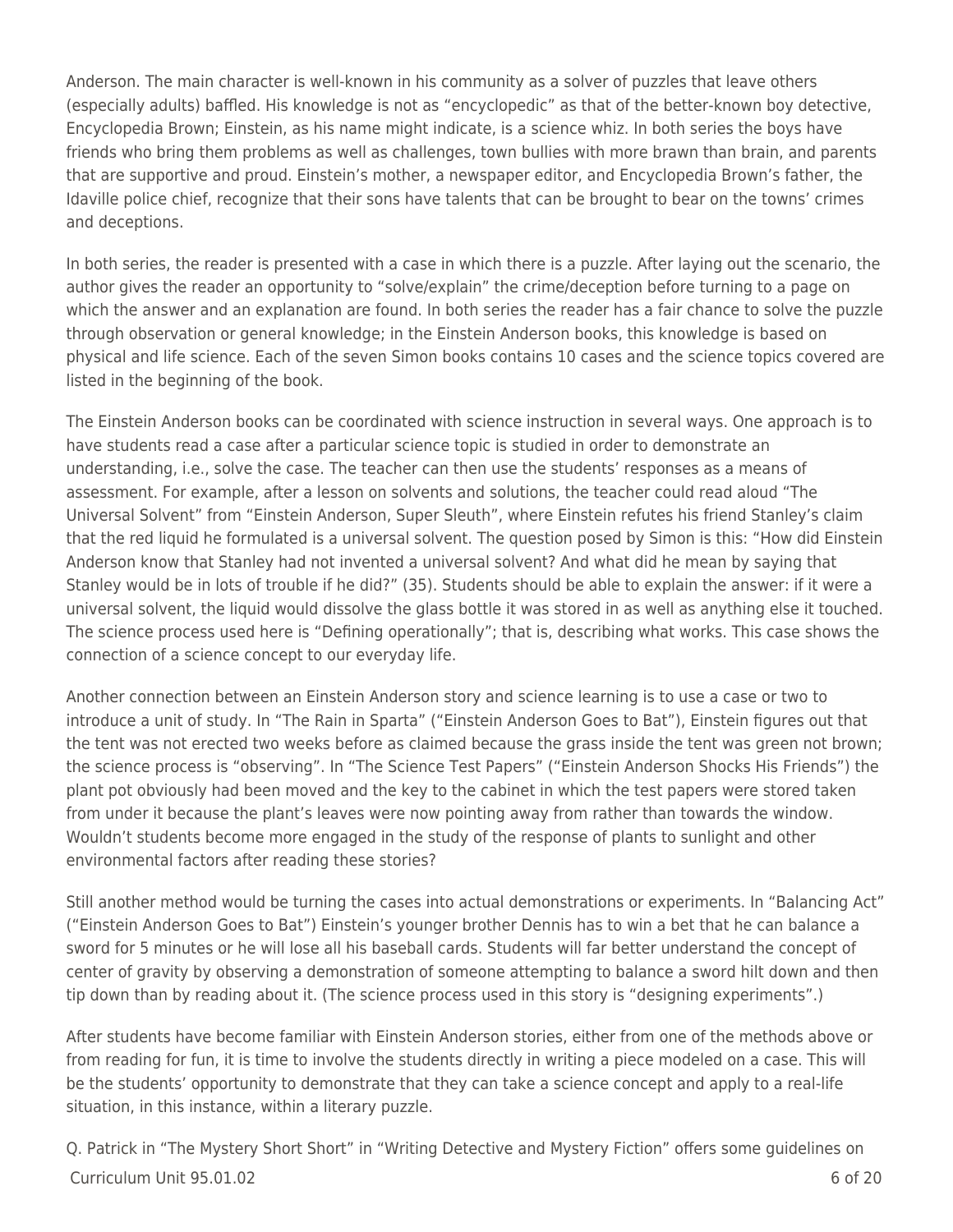writing short mysteries. His main suggestion is that the idea be suitable to the brief format: "what is needed is a simple but clever murder plan comprising one or two little flaws which the detective can, by his advanced reasoning processes, discover and turn into damning evidence against the murderer" (Patrick, 239). In terms of creating an Einstein Anderson-like piece this could be translated: "what is needed is a simple but clever science concept presented within a straight-forward construct comprising a single flaw which the detective can, by his advanced reasoning powers and use of science processes, discover and turn into evidence against the perpetrator."

Let's take a look at some of the constructs that Simon has used in developing his science puzzles. One is that the perpetrator of the problem or challenge tells a lie. For example, in "Fireside Story" in "Einstein Anderson Goes to Bat", Mr. Evans claimed that the fire in the attic started because a cobweb burst into flame when touched with a match. Einstein recognizes this as a lie because cobwebs do not burn brightly; they char and go out quickly. In "A Fishy Story" in "Einstein Anderson Tells a Comet's Tale", two men accused of stealing fish from the hatchery claimed that they were not stealing but removing fish that were dead so that they wouldn't rot. The men went on to say that "you can tell they're dead when their eyes close" (43). Einstein knows that this is a lie because fish don't have eyelids. Embedding a lie in the story is therefore one method that the student writer can use when writing a science puzzle.

Another construct is the presentation of a contradiction to scientific facts. In "Relics of a Lost Continent" in "Einstein Anderson Shocks His Friends" Margaret, Einstein's friend and rival for the title of best science student in the school, tells him that with a Geiger counter she has dated a dagger to be more than five thousand years old. A reader's knowledge of carbon dating with Carbon 14 or, more likely, the reader's attention to Margaret's explanation that Carbon 14 is found in objects made from plant or animal materials, would alert the puzzle-solver to the fact that the dagger is made of metal, and therefore couldn't be dated through the process she claimed. In "The Tale of the Comet" Einstein is asked by his mother to check out the theory presented by Dr. Edds who claimed that dinosaurs were killed off because of the poisonous gases in the tail of a comet and that we will need gas masks to protect ourselves from the next comet's visit within the coming century. Einstein tells his mother that Dr. Edds's theory is "full of hot air." Why? Because a comet's tail is made up of gases so thin they are almost a vacuum and certainly are not poisonous. He goes on to say the Earth passed through the tail of Halley's comet is 1910 with absolutely no ill effects. So misstating a scientific fact is another device that the student writer can use when developing a story.

A third construct is knowledge of a scientific principle. Einstein and Mike carry Margaret in a sedan chair in the annual school parade in "The Big Parade" ("Einstein Anderson Goes to Bat"). Pat and Herman are the other pair of carriers. After the parade, Einstein and his friend were fresh and happy, but the two other boys were tired and sweaty. "Can you solve the puzzle: what had Einstein suggested to Pat that resulted in Pat and Herman's doing most of the work?" The answer is that instead of each boy carrying one quarter of the weight, Einstein appealed to Pat's vanity by suggesting that he (Pat) be closer to the front of the parade and the marshal. Einstein set up the chair on the poles so that Pat and his friend were two feet away from the it and Einstein and Mike were four feet away. Archimedes' principle in action meant that the two boys in front did twice as much work. Other principles used by Simon are Newton's Second Law of Motion (the force acting on an object is equal to its mass or weight multiplied by its speed) and Newton's Third Law of Motion (for every action there is an equal and opposite reaction) in explaining why a light-weight metal bat will not be effective ("The Batty Invention" in "Einstein Anderson Goes to Bat").

Another construct is one in which the solution depends on brain winning over brawn. Simon sets up scenarios of a competition with older bigger kids or a confrontation with the local bully. In "The Sleigh Race" in "Einstein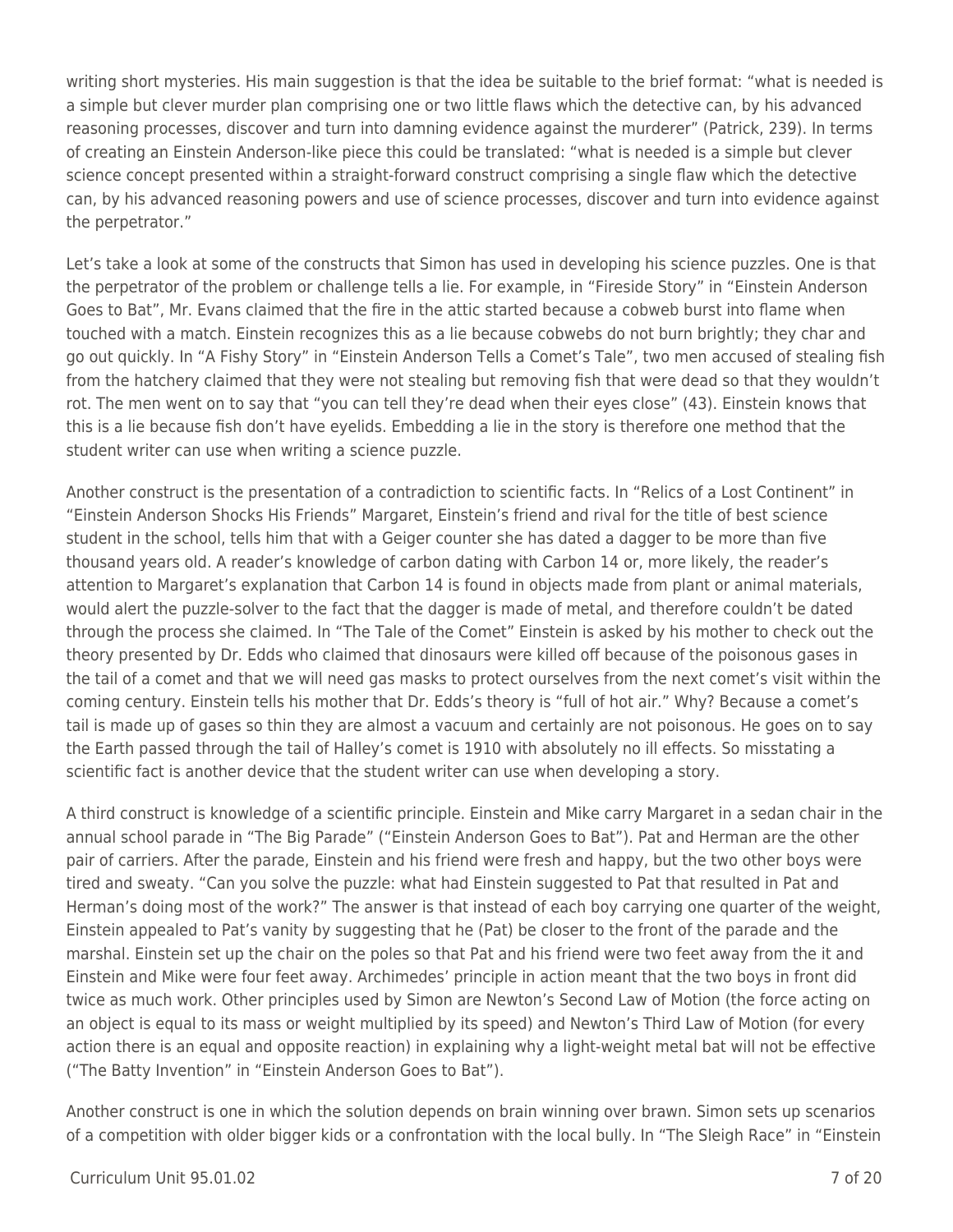Anderson Shocks His Friends", Einstein challenges the seventh graders to a sleigh race. He even tells them that the sixth graders are so confident of winning that they will start the race ten feet behind the other students. With two of the lightest sixth graders on the sleigh and two of the fastest students pulling, inertia put them ahead of the seventh grade team at the finish line. This is explained by the fact that by the time the seventh graders started pulling the sixth graders were going full speed, and, in a short race, they were able to keep the lead.

Another construct is when Einstein's challenges to the older students or to the bully appear to lack common sense. For example, which would be the easier test of strength—folding a sheet of newspaper in half nine times or pushing a drinking straw through a raw potato? In "Paper Tiger" in "Einstein Anderson Goes to Bat" , Einstein predicts that Pat will do the paper folding activity because that appears easier. However, by the eighth fold the paper is two hundred and fifty layers thick and continuing to fold it is impossible. The trick to pushing a straw through a raw potato is to pinch one end of the straw tight (it stiffens the straw) and then to push straight into the potato quickly. Try it.

Howard Haycraft would tell the writer to identify the "controlling idea" (56) because mysteries are conceived backward, that is, solution first. In writing an Einstein Anderson-type piece, the "controlling idea" has, I think, two parts. One is the construct (as discussed above) and the other is the science component. Students will need to identify a scientific principle, fact or concept that will serve the science part. In order to do that they will need the opportunity to explore widely in the science content areas of physical and life sciences. Teachers could work with the library media specialist to present a display of interesting science materials. This could also be an opportunity for the library media specialist to introduce the Dewey Decimal classification system for science books. Pure science books are found in the 500 section of the library with divisions such as 530 for physics, 540 for chemistry, etc.; and students having an interest in one of the general areas could browse there. Magazines such as "National Geographic" and "3-2-1" Contact and the science sections of the newspaper and weekly magazines could also be good sources of interesting science content. Students may have favorite television programs on the Discovery channel that would connect them with science topics. Students should be given enough time to find the science concept that will interest and excite them.

With their science topic and construct in mind, students can now add the other elements of setting and character. Will the detective be a boy, girl, team? Will he/she represent a minority? Einstein and Encyclopedia (as well as Cam Jansen and Emily Eyefinger) have meaningful names, so students might spend some time with that idea. Einstein Anderson loves to pun; will their detective have a quirk like that? Einstein Anderson and Encyclopedia Brown have supportive families, friends that help them and also try to trick them, and neighborhood bullies; will the created cast of characters include these types also? What will the hometown be like? These are the very basic elements; students should be encouraged to expand and elaborate on them.

At this time students should be ready to put their knowledge of literary and scientific devices together to create a piece of their own, in cooperative groups or individually. Students will use a process based on a performance assessment model in which students construct a product that uses information and processes that one would use in the real world and has a "real audience," i.e., one other than the teacher. The role of the teacher in this model is to act as a coach who guides the students' work, provides models, and gives feedback all the way ("Human Heritage" 6). Another important piece of performance assessment is that the criteria used to judge the quality of the process and the product are shared with the students at the beginning; these criteria are used to guide and assess the work (Hibbard 5). The following section provides direction on how to implement this approach.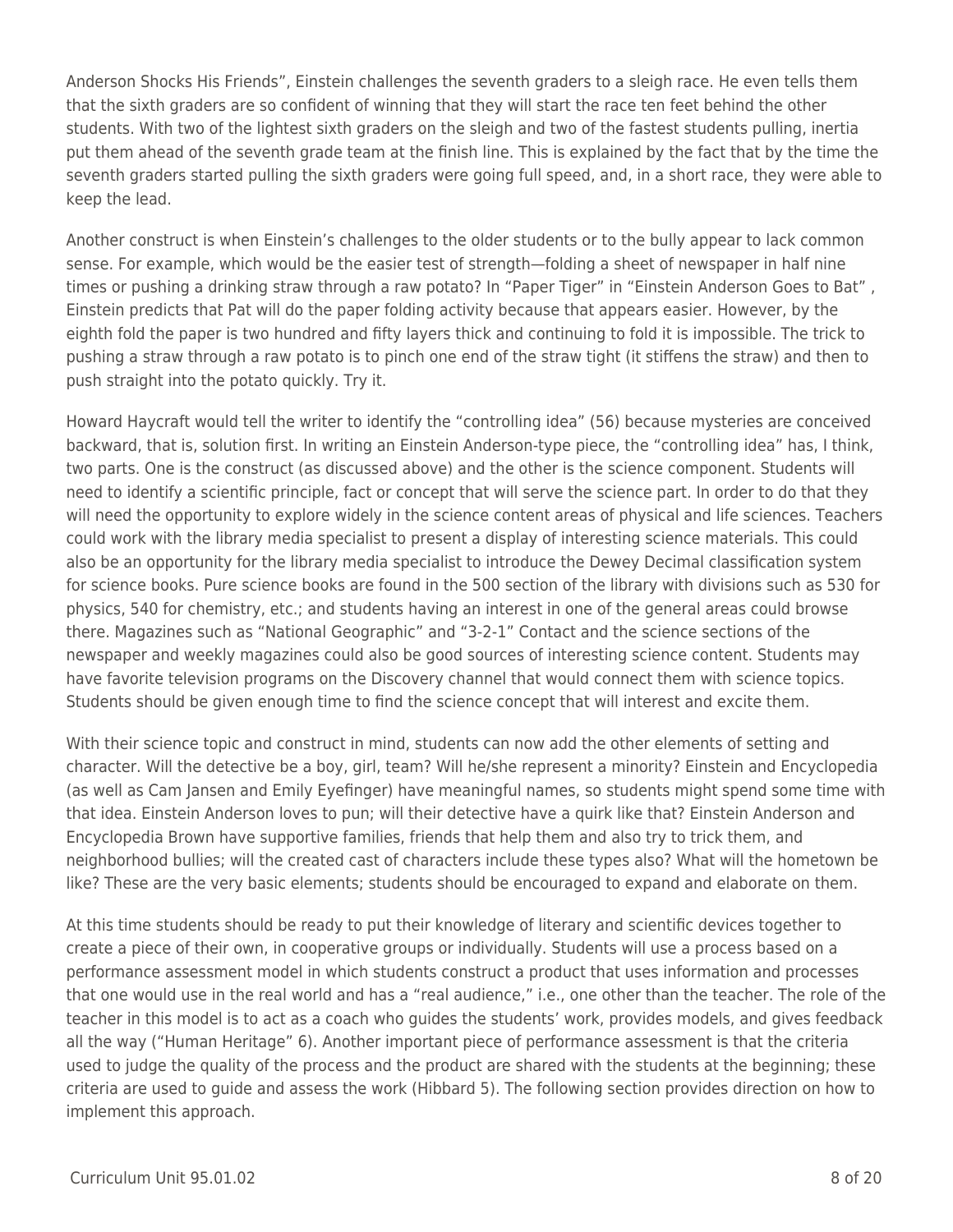By connecting science and literacy, both students and teachers can gain a better understanding of the role that science plays in our everyday lives.

Lessons: Creating a "New" Einstein Anderson

Students will be asked to "create" a new Einstein Anderson piece using the performance assessment model. In this section you will find "Creating a 'New' Einstein Anderson", the performance assessment that will guide the students as they put together literary and scientific concepts within the framework. You will also find suggested activities for directing students' learning and a task assessment list for the student and the teacher to use in evaluation.

This is the performance task that will be the guide for this unit:

# **CREATE A "NEW" EINSTEIN ANDERSON**

#### *BACKGROUND:*

Science writer Seymour Simon created a boy detective, Einstein Anderson, who solves science puzzles that baffle his friends, parents, and teachers. As in Donald Sobol's Encyclopedia Brown stories, the reader is given an opportunity to "solve/explain" the crime/deception before turning to a page where the answer and explanation can be found. Einstein can solve these puzzles because of his general knowledge of science or application of science processes.

#### *TASK:*

Your task is to write a piece like one of Seymour Simon's Einstein Anderson stories. You will create the character of a science detective and his/her friends, family, neighborhood, etc. You will include science in your story by making scientific information and /or science process important in the puzzle. You will develop a plot structure using one of Simon's constructs or one of your own. Your piece will include an explanation of the crime/deception. You hope that the publishing company, SCI-DECT Publishers, will publish your piece and ask you to write more.

#### *YOUR AUDIENCE:*

Your audience is mystery fans and lovers of science in the middle grades (and their book-buying parents and librarians).

#### *PURPOSE:*

The purpose of writing an Einstein Anderson-style piece is to interpret science in a new way.

#### *PROCEDURE:*

1. Refer to the Performance Task Assessment "Creating a New Einstein Anderson" to help you plan your project.

2. Learn about Seymour Simon and Einstein Anderson through class discussion; complete character maps of Einstein and other characters.

3. Review the basic science processes.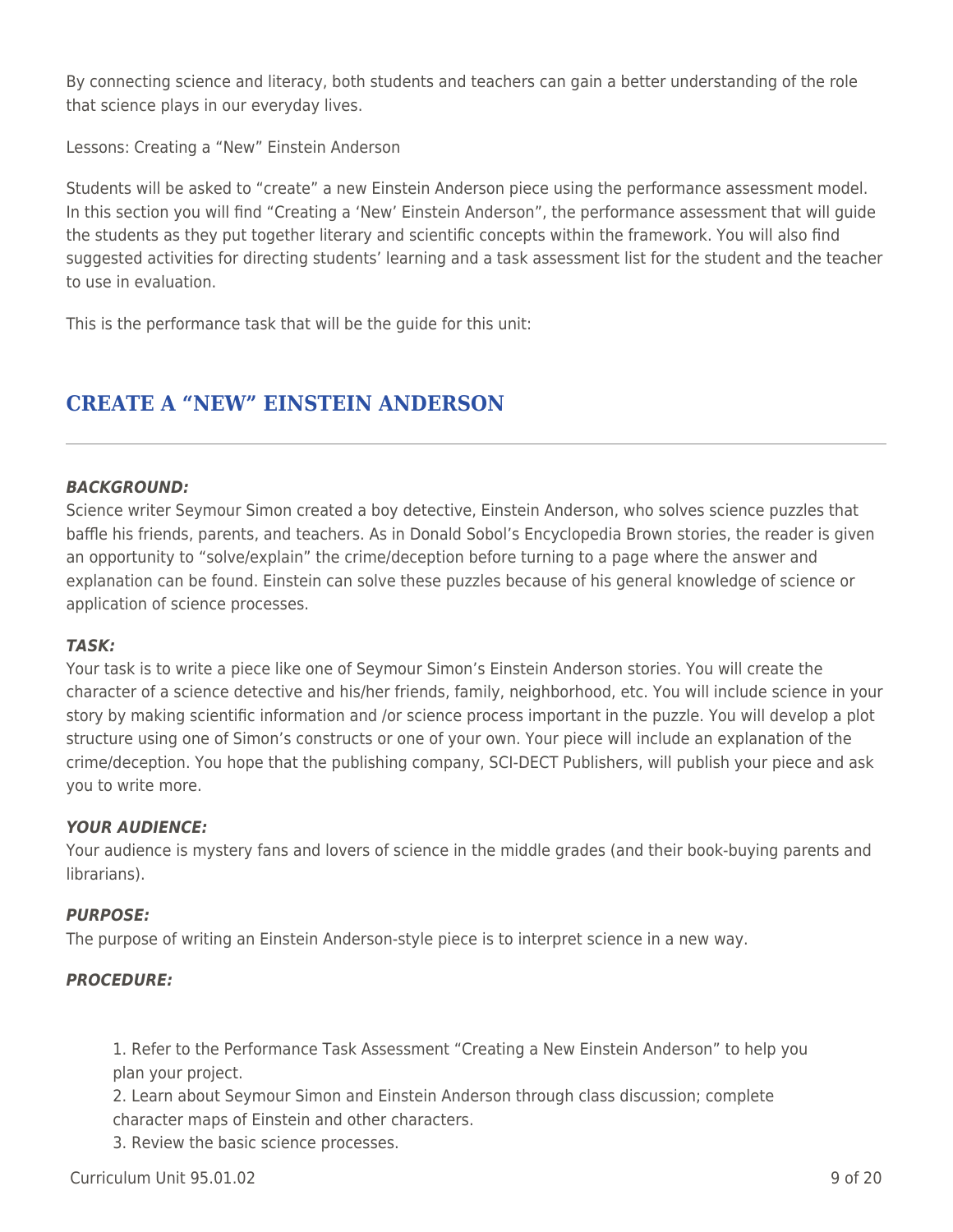- 4. Become more familiar with resources for the science content part of your story.
- 5. Learn about plot devices or constructs that Seymour Simon used.
- 6. Develop a setting.
- 7. Write a first draft and submit it to another student/group for peer review.

#### *ASSESSMENT:*

- 1. Use the Performance Assessment List to check your work.
- 2. Make revisions to draft.
- 3. Do a final self-assessment on your piece and hand it and your piece in to the teacher.

# **Performance Task Assessment List: Creating a New Einstein Anderson**

Evaluate your work in each area:

E=Excellent VG=Very Good G=Good F=Fair P=Poor VP=Very Poor or Not Done

- 1. The title is appropriate, meaningful and interesting.
- 2. The detective is fully developed through description, dialogue and action
- 3. Other characters are consistent and believable.
- 4. The setting is shown through believable details.
- 5. The science content is accurate.
- 6. The science component is well integrated into the story.
- 7. The construct (or plot device) is well executed.
- 8. The explanation of the crime/deception is clear
- 9. The length is appropriate.
- 10. The writing is mechanically correct
- 11. The work is neat
- 12. The work is a pleasure to read.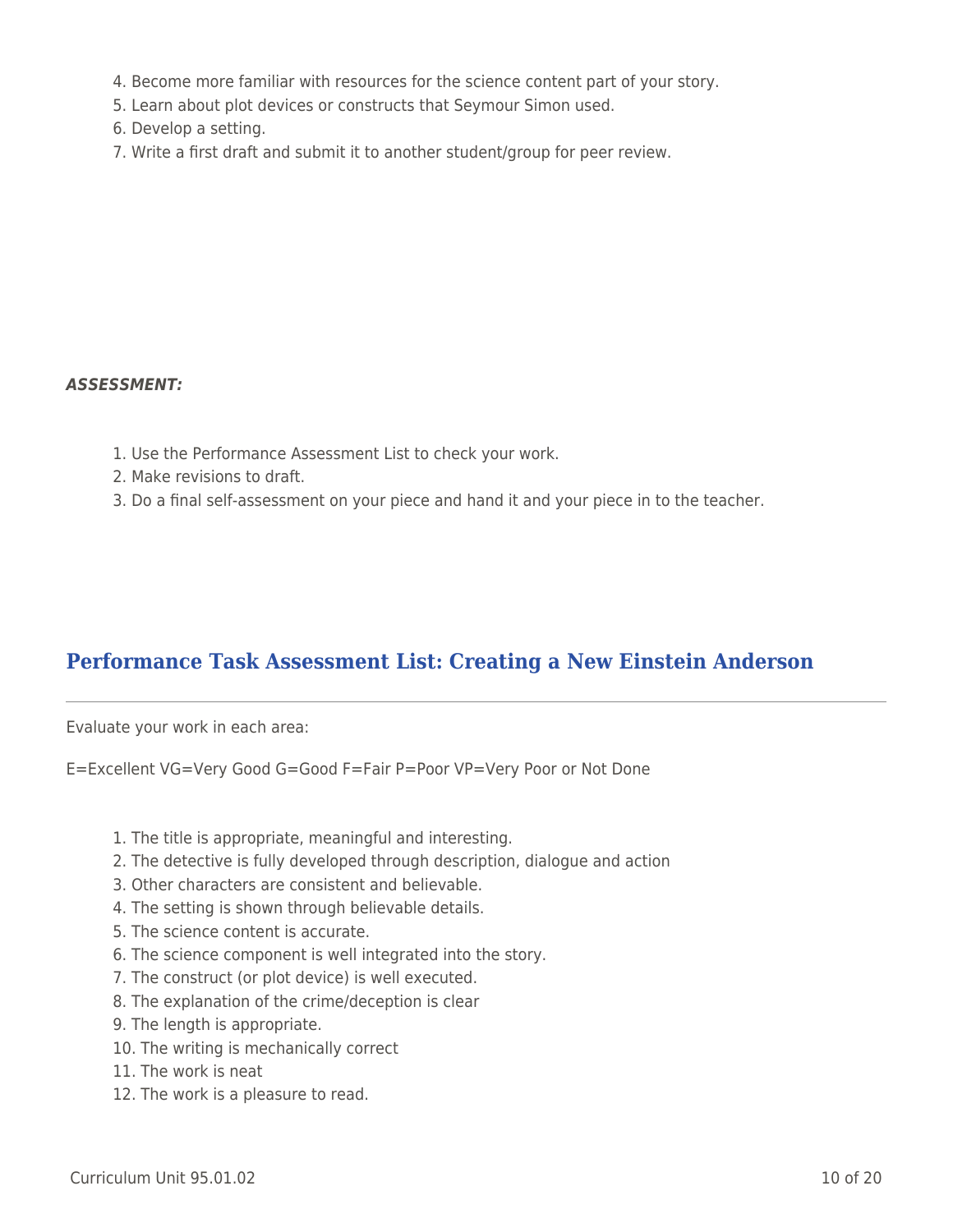### *Activities*

In order to write an Einstein-like piece, students need to become familiar with the characters, setting, and plot devices (construct) of a typical story. They also will decide on the science content and perhaps science processes that will be part of the piece.

Simon's Einstein Anderson stories are brief, usually 5 or 6 pages including an illustration or two, plus a page for the explanation. Each of the seven books contains 10 stories, each from a different area of science and each involving characters such as his mother, father, and brother, friends Margaret and Stanley, and school bully Pat with his sidekick Herman. The settings are varied with some at school, at home, in Stanley's home lab, at a fish hatchery, in an ice cream store, etc.

In developing the plot, Simon conceived the story backwards, i.e., solution first., a typical approach for mystery writers. Each story is organized around either a basic science fact or broader scientific principle. This scientific aspect was then developed within one of several constructs—a lie told by the perpetrator, a challenge of brain over brawn, etc. and often involved Einstein using a science process.

This series of activities will give students helpful background.

### *Activity 1: Who is Einstein Anderson?*

#### *Purpose:*

Introduce the author Seymour Simon and his fictional detective, Einstein Anderson; compare with Encyclopedia Brown from the series by Donald Sobol.

#### *Materials:*

Biographical information on Simon, display of his nonfiction books only (save the Einstein Anderson titles for later), "Encyclopedia Brown Takes the Case" and other Encyclopedia Brown books, class-sized chart (Venn diagram) to compare Einstein Anderson and Encyclopedia Brown, character map for Einstein and his supporting characters

### *Biographical Sketch:*

Seymour Simon has written over one hundred science books for children. As a teacher, he knows how to keep his books straightforward, lively and easy to understand. In the early 1980's he took a break from writing nonfiction and created the seven Einstein Anderson books whose format is very similar to that of the other boy detective, Encyclopedia Brown.

#### *Method:*

Make a display of Simon's books for students to browse through for several days before introducing the unit. Ask the students to think about what all the books have in common (and to keep it to themselves). At your opening discussion ask students their response: hopefully they will say 1) all the books are about science and 2) each has the same author. Share biographical info and then ask students if they are familiar with Encyclopedia Brown; explain who Encyclopedia Brown is, how he got his name (the first story in each book gives background). Use one of the stories with a science base ("The Case of the Stolen Money" or "The Case of the False Teeth" from "Encyclopedia Brown Takes the Case" would be good choices) to introduce the idea of using science as a plot device. Read one of the stories aloud and ask students for the solution before sharing it. Then read the first story from any of the Einstein Anderson books. Begin a class chart using a Venn diagram comparing the two boy detectives, their hometowns, parents, friends, classmates, etc. Not all these elements will be available in any one story so plan to return to the chart during a regular sharing time so that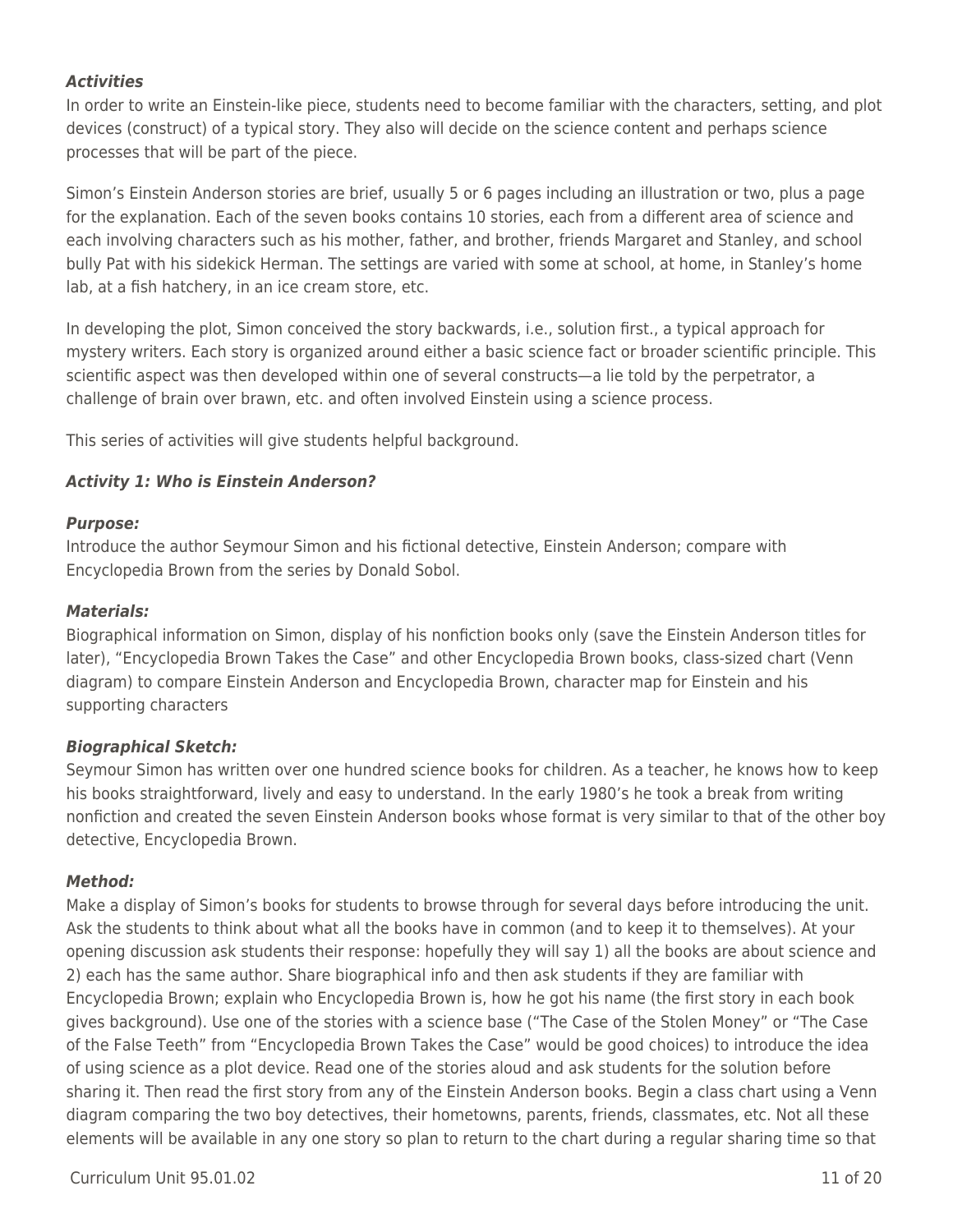as students read both Einstein Anderson and Encyclopedia Brown stories additions can be made to this group chart. Also begin a character map of Einstein Anderson. Students should be aware that we learn about a character in several ways: by what he/she looks like, what he says, what others say about him, and what he does. Students should add to this map throughout the reading and/or listening to of Einstein stories. Students should also map the other characters: Mr. and Mrs. Anderson, Margaret, Stanley, and Pat.

### *Activity 2: What are the basic science processes?*

Because science is not a study of finite answers, students should be aware of the processes that allow us to discover and learn about the world around us. Through these activities students will review the basic science processes while becoming more familiar with organization of materials in a library media center and the wide variety of science materials available all around us.

### 1. Observing.

This process utilizes all the primary senses: seeing, hearing, smelling, tasting, touching. Observation is the source of knowledge that we use most. Students need opportunities to evaluate and question their observational skills. In the classroom or library each student selects a science magazine ("National Geographic", "National Geographic World", "Odyssey", "National Wildlife", etc.), browses to get familiar with its content and organization, and then finds a scenic photograph After studying the photograph, the student completes the statements: "If I were inside the picture I would see . . . , I would hear . . . , I would smell . . . , etc." Do this again with another magazine and different scene.

### 2. Classifying

This process organizes items into categories based on specific characteristics Through classifying students notice shared relationships. Students need opportunities to relate prior knowledge to new concepts, thus enhancing comprehension. Many students are not aware that they deal with classification systems on a regular basis. For example, the organization of the hundreds of videos in a video store is based on placing items in categories. Libraries organize and thus make accessible thousands of materials through advanced classification systems. One of these systems, the Dewey Decimal system which is found in school and public libraries, is a perfect vehicle for discussing classification with students. The library media specialist has many ideas for introducing/ reinforcing this basic concept of organizing materials by topic. Collaboratively plan some activities that will allow students to become familiar with the subdivisions of the pure science books (the 500's) and applied science books (the 600's) so that they can browse efficiently (for example materials about mammals have the Dewey Decimal number 599).

### 3. Inferring

This is the process of making educated guesses and providing explanations based on limited facts There are two types: deductive (going from the general to the specific) and inductive (going from the specific to the general). Students need to be aware that having sufficient and accurate information is important in using deductive or inductive reasoning. The library media specialist and teacher jointly plan this activity to give students the opportunity to handle a variety of science materials including science encyclopedias and dictionaries. Students will define characteristics that make the materials alike and different; categories would include topic, fiction vs. nonfiction, format (biography, collective biography, reference), author, copyright date, etc.) In this activity a student with a partner and worksheet goes to each of 12 "stations" displaying four books each and determines what the 4 items have alike; they then determine one category in which one of the items is different from the three others. Students can do the stations in any order. Do one of the stations

### Curriculum Unit 95.01.02 12 of 20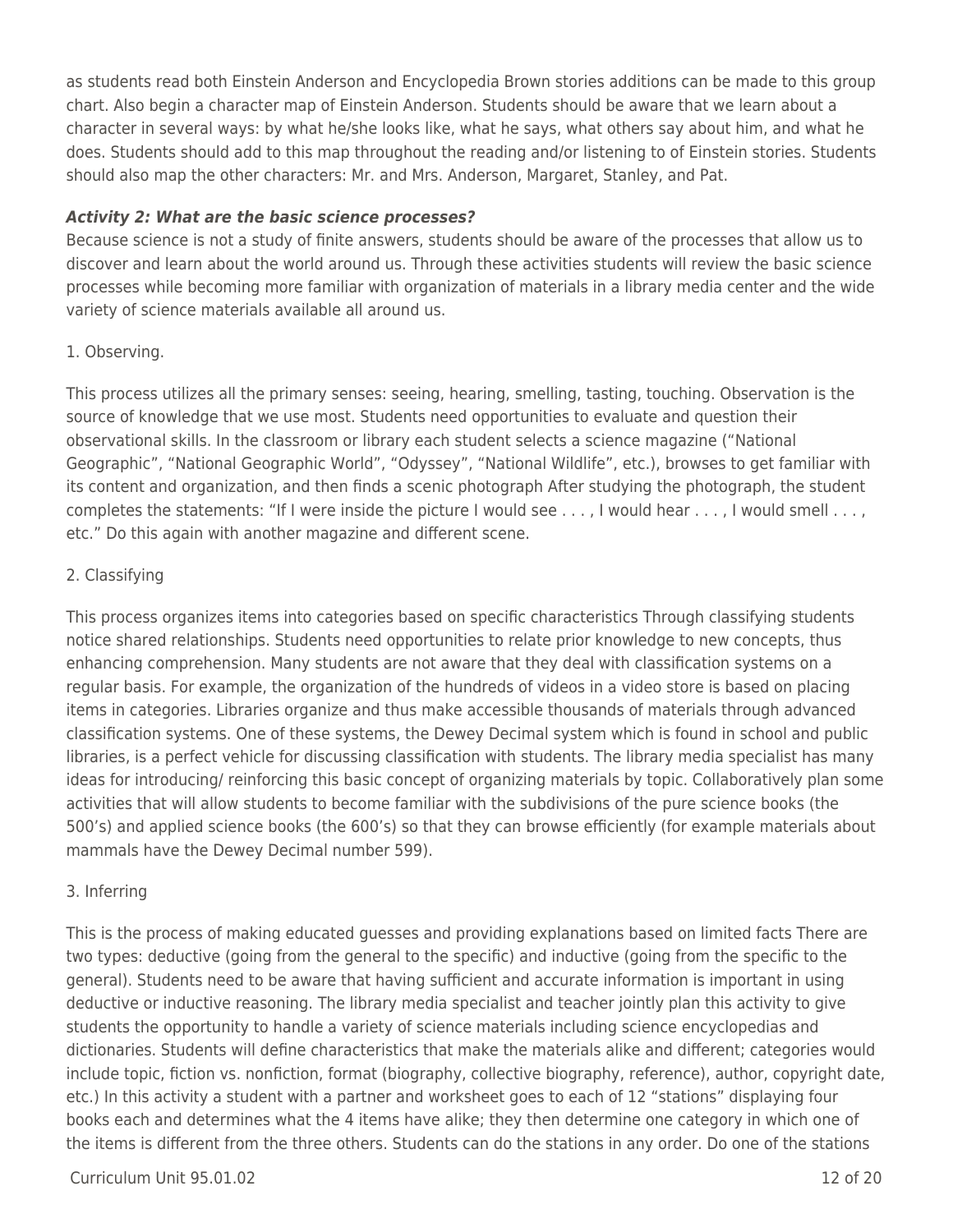as a group as a model.

#### *Directions:*

Visit the stations in any order. With your partner examine the materials. Record your responses.

Station Same Different

1

### 2

and so on

Here are some suggested categories:

#1: each is a biography about a scientist but one biographee is female

#2: each is about an animal but one is not a mammal

#3: each is a volume from a set of science encyclopedias but one is from a different set

#4: each is about planets but only one is about all the planets

#5: each is about space travel but one is fiction

#6: each is biographical but one is a collective, not individual, biography

#7: each is about chemistry but one contains experiments

#8: each is a dictionary but one is a science dictionary

When all are finished, ask each pair to go to a station. Listen to responses. You will probably have students who, when examining the books, come up with different classification than you planned. They will need to justify this to the group.

#### 4. Communicating

This is the means by which information is shared and disseminated. It includes organizing data so that it can effectively be passed on. Students need to be aware that information is available from a multitude of sources. Select a science topic and list sources from which information on that topic could be found; encourage the students to think broadly about how information is distributed considering the many types of print, television, telecommunications, etc. Using space flight as a topic, information could be found by visiting a planetarium, interviewing a scientist, connecting to NASA on Internet, using a periodical data base, viewing a Discovery channel show, studying a photograph, and so on.

#### 5. Measuring

 $C$ urriculum Unit 95.01.02 13 of 20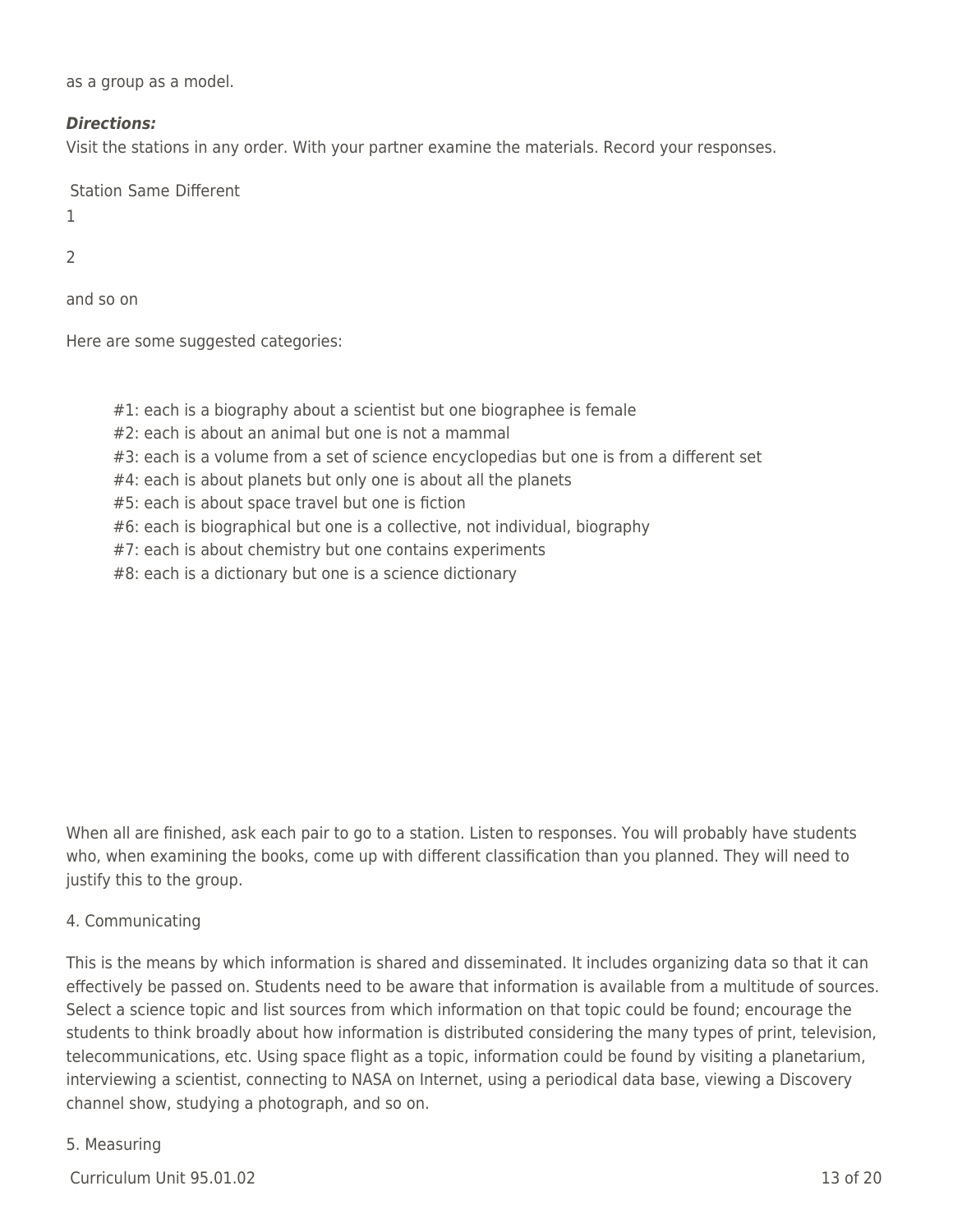This process provides sources of hard data necessary to confirm hypotheses and make predictions. Data must be accurate and specific and often forms the information necessary for all other steps. Students need to know that the ability to describe an event by using instruments is a basic scientific skill. In the media center or classroom students could browse through a variety of science resources and collect words that deal with measurement. Encourage students to search widely and organize these terms into a class dictionary about measurement. In "The Vampire" in "Einstein Anderson Goes to Bat," Einstein's knowledge of how the volume of blood in the human body is measured was crucial to solving the case.

#### 6. Predicting

This process extrapolates information from a minimum of data or information already known. Then the scientist confirms or refutes the prediction. Students need to understand that cause-and-effect relationships must be based on supportive evidence, not just opinion. We are surrounded by predictions. Students could look at newspapers and record the types of predictions found there: weather, sports events, elections, movies, traffic, fashion, etc. Students should be encouraged to be aware of science related predictions like the front page story ("New Haven Register", July 8, 1995) about returning astronaut Norman Thagard, who "walked from the space shuttle to the amazement of NASA's fight surgeons, who expected him to be too wobbly". This would also be an appropriate time to look again at science magazines and also to learn about the weekly science sections of newspapers.

### 7. Experimenting

This process proves or disproves ideas through planning data-gathering operations, testing questions, and using organized sequential plans. Students need to know that using correct methodology is very important in determining the outcome of the experiment. This would be an opportunity for students to examine the many books on science experiments of all kinds that can be found in the library media center. There are also books on how to successfully participate in science fairs. A follow-up activity would be for students to write up, in experiment format, an Einstein Anderson story such as "Keep Your Eye on the Ball" in "Einstein Anderson Sees Through the Invisible Man" (catching a ball with one eye covered) or "The Fastest Ketchup in the Cafeteria" in "Einstein Anderson Tells a Comet's Tale" (getting ketchup out of the bottle).

### *Activity 3: Identifying science content*

Purpose: Einstein is knowledgeable about all areas of science from chemistry and animal behavior to fluid physics (what makes ketchup move . . . or not in "The Fastest Ketchup in the Cafeteria" in "Einstein Anderson Tells a Comet's Tale"). Science is "a body of knowledge and understanding of the physical and natural world". Students have had some opportunities to become familiar with science materials through earlier activities on the science process. Now they need to focus on an area of interest that will provide the content for their piece. Students also should be reading or listening to as many of the stories as possible to get a feel for how the author uses a wide variety of scientific topics from friction to animal behavior and processes.

Materials: Simon books from display used earlier, additional books borrowed from the science section (500-599) of the library media center, science magazines such as "National Geographic", "National Geographic World", "Odyssey", "Science News", etc. as well as weekly news magazines such as "Time" and "Newsweek" which have several science columns and the science sections of the daily newspapers; "TV Guide" or its newspaper equivalent to locate science television shows, science textbooks, videos, photographs, etc.

Method: Give students plenty of time and opportunities to browse through these materials to locate a topic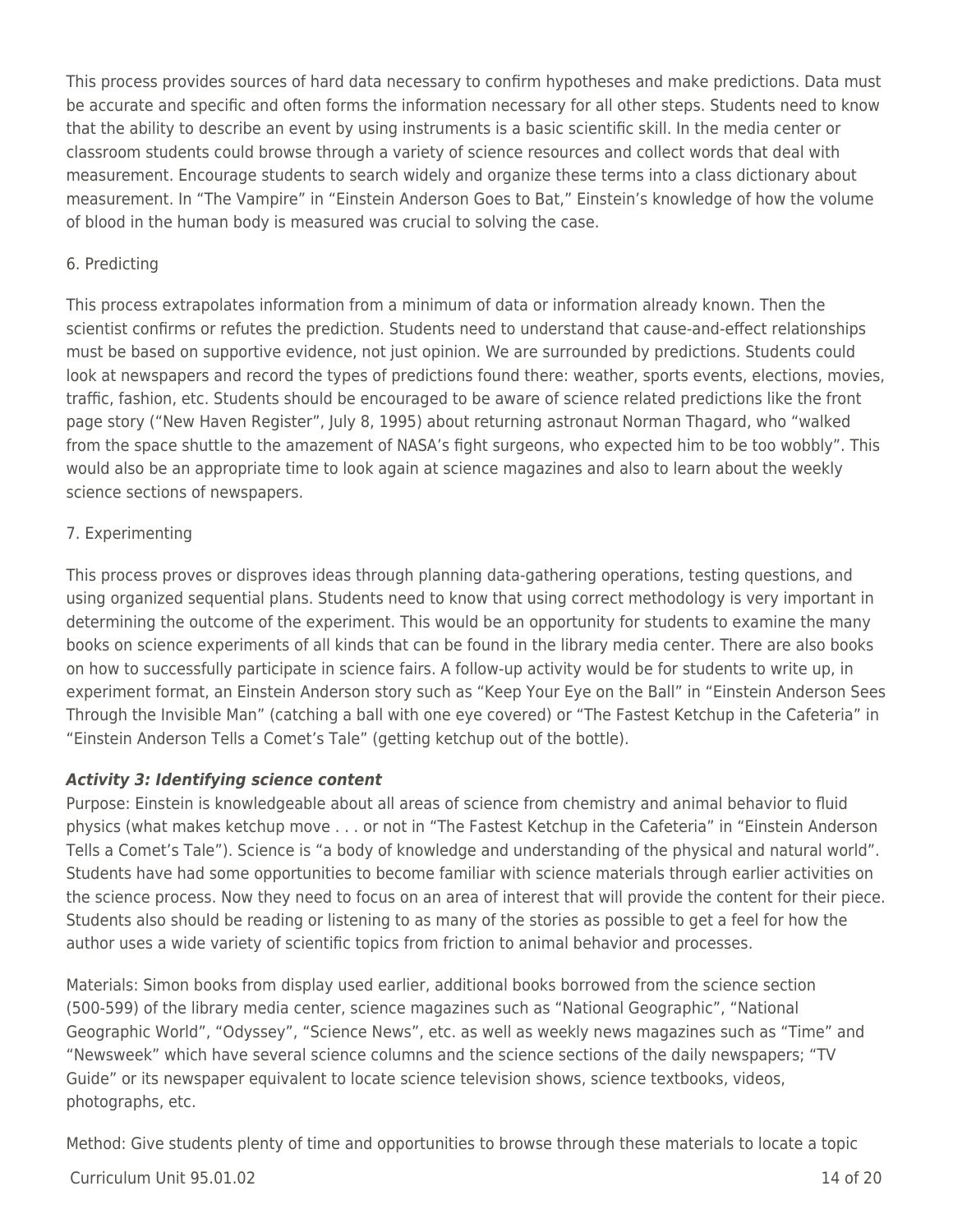that interests them. With the library media specialist plan a library visit to see more materials. Help students become aware of the type of science content found in an Einstein Anderson piece by reading from one of the pieces and having the students take notes on science content. Another method would be to photocopy one piece for each student and ask him/her to underline/highlight science information. (Making multiple copies of one piece in an anthology for one purpose conforms with the Fair Use of Copyrighted Materials).

#### *Activity 4: Identifying a construct*

#### *Purpose:*

In order for students to create their own piece they need to be aware of the constructs that Simon uses as a framework for the characters and content to operate within.

#### *Materials:*

Handout "Use These Constructs to Help Plan Your Story"

#### *Method:*

Use the following handout as a basis for class discussion.

# **Use These Constructs to Help Plan Your Story**

*Construct 1:* Einstein's knowledge of science enables him to recognize misinformation hidden a the perpetrator's story

In "Relics of a Lost Continent" ("Einstein Anderson Shocks His Friends"), Einstein's friend Margaret tells him that she has used a Geiger counter to date a dagger. However, because Einstein knows that Geiger counters use Carbon 14 which is only found in plant or animal materials, it would be scientifically impossible to use a Geiger counter on a metal object. Will your piece include a tale/scenario that is based on a scientific impossibility? (This is the most common construct in the Einstein Anderson stories)

**Construct 2:** Einstein catches the perpetrator of the challenge/problem in a lie

In "Fireside Story" ("Einstein Anderson Goes to Bat"), Mr. Evans, an employee in Einstein's father's veterinary hospital, was fired. He returned to find some shoes he left behind (or so he said). A fire started in the attic and when asked about his knowledge it, Evans said , "It was an accident . . . "I lit a match to look around. I was holding the match and it touched one of those big dusty cobwebs that are all over the attic. In a second the cobweb burst into flame." The lie is "the cobweb burst into flame" because cobwebs only char; they do not burst into flame. Will one of your characters tell a lie?

*Construct 3* : Einstein Anderson knows and/or uses scientific principles

In "The Big Parade" ("Einstein Anderson Goes to Bat" ), Einstein knows that , because of Archimedes' principle, the work in carrying someone sitting on a chair on poles is only the same when the chair is centered from end to end on the poles. He takes advantage of this knowledge to place the chair closer to one end and then takes the other end with his friend Mike so that their load is much lighter. Will your character take advantage of knowledge of a scientific principle?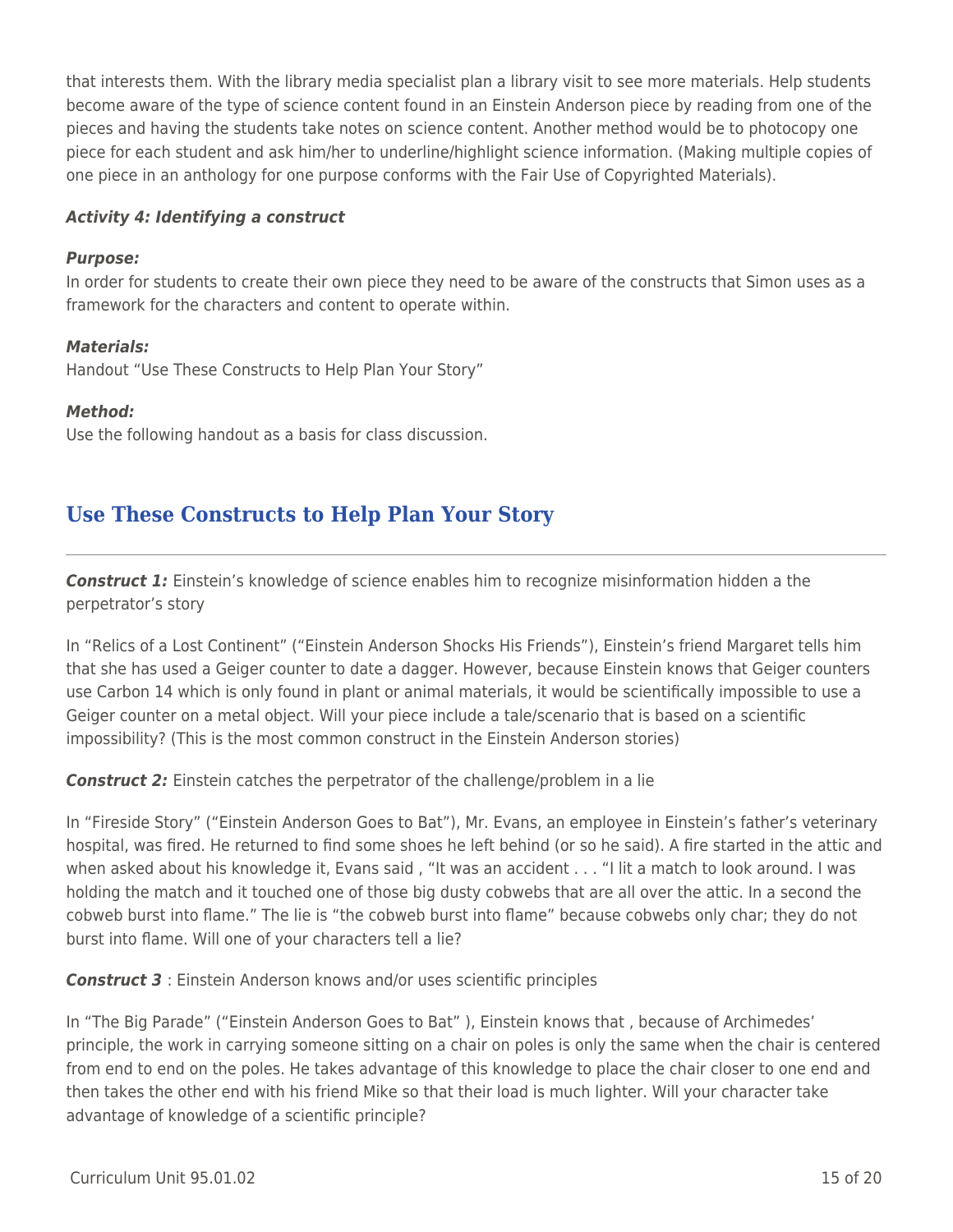*Construct #4:* Einstein Anderson uses his brain while others rely on brawn

Seymour Simon and Einstein Anderson set up situations where Einstein outsmarts older students or the bully Pat. In "The Sleigh Race" ("Einstein Anderson Shocks His Friends"), Einstein challenges the seventh graders to a sleigh race and even tells the sixth graders that he is so confident of their winning that they will start ten feet behind the older kids. The relative absence of inertia puts the sixth graders ahead at the finish line in a short race. Will your detective use his brain to outthink others?

*Construct #5:* Einstein's challenges seem to go against common sense

Which would be the easier test of strength—folding a sheet of newspaper in half nine times or pushing a drinking straw through a raw potato? In "Paper Tiger ("Einstein Anderson Goes to Bat"), Pat chose paper folding..and lost. Einstein reveals the trick on how to push a straw though (pinch one end of of the straw tight to stiffen it and then push it straight into the potato quickly) Will your detective present a challenge . . . and win?

# **Notes**

Benvenuti, Stefano and Gianni Rizzoni. "The Whodunit: an Informal History of Detective Fiction." New York: Collier, 1979.

Blackwood, Dana. "Connecting Language and Science Assessment." "Science Workshop: A Whole Language Approach." Portsmouth: Heinemann,1993.

Carr, Joseph J. "The Art of Science: A Practical Guide to Experiment, Observations, and Handling Data." San Diego: HighText, 1992.

Casteel, Carolyn and Bess A. Isom. "Reciprocal Processes in Science and Literacy Learning." "The Reading Teacher" vol.47, no.7, April 1994: 539-545.

Foster, Gerald William and William Anton Heiting. "Embedded Assessment." "Science and Children."vol.32, no.2 , 1994: 30-32.

Frederick, Anthony D. and Brad K. Cressman and Robert D. Hassler. "The Science Discovery Book Grades 4-6." Glenview, Illinois: Good Year Book (Scott Foresman), 1987.

Hibbard, K. Michael. "Glencoe World Geography: A Physical and Cultural Approach: Performance Assessment Strategies and Activities." New York: Glencoe/McGraw-Hill, 1995.

"Human Heritage: A World History: Performance Assessment Activities." New York: Glencoe/McGraw-Hill, 1995.

"Investigating Mysteries: A Teacher's Sourcebook." New York: Scholastic, 1992.

Matthews, Marian. "Science Learning with a Multicultural Emphasis." "Science and Children" vol.32, no.6, March 1995:20-23.

Mayer, Deborah. "How Can We Best Use Children's Literature in Teaching Science Concepts?" "Science and Children" vol.32, no.6, March 1995: 16-19.

Patrick, Q. "The Mystery Short Short" in Burack, A.S. "Writing Detective and Mystery Fiction." Boston: The Writer, Inc., 1967.

Poe, Edgar Allan. "The Murders in the Rue Morgue" "Best Stories of Edgar Allan Poe", edited by Vincent Price. New York: Dell, 1965.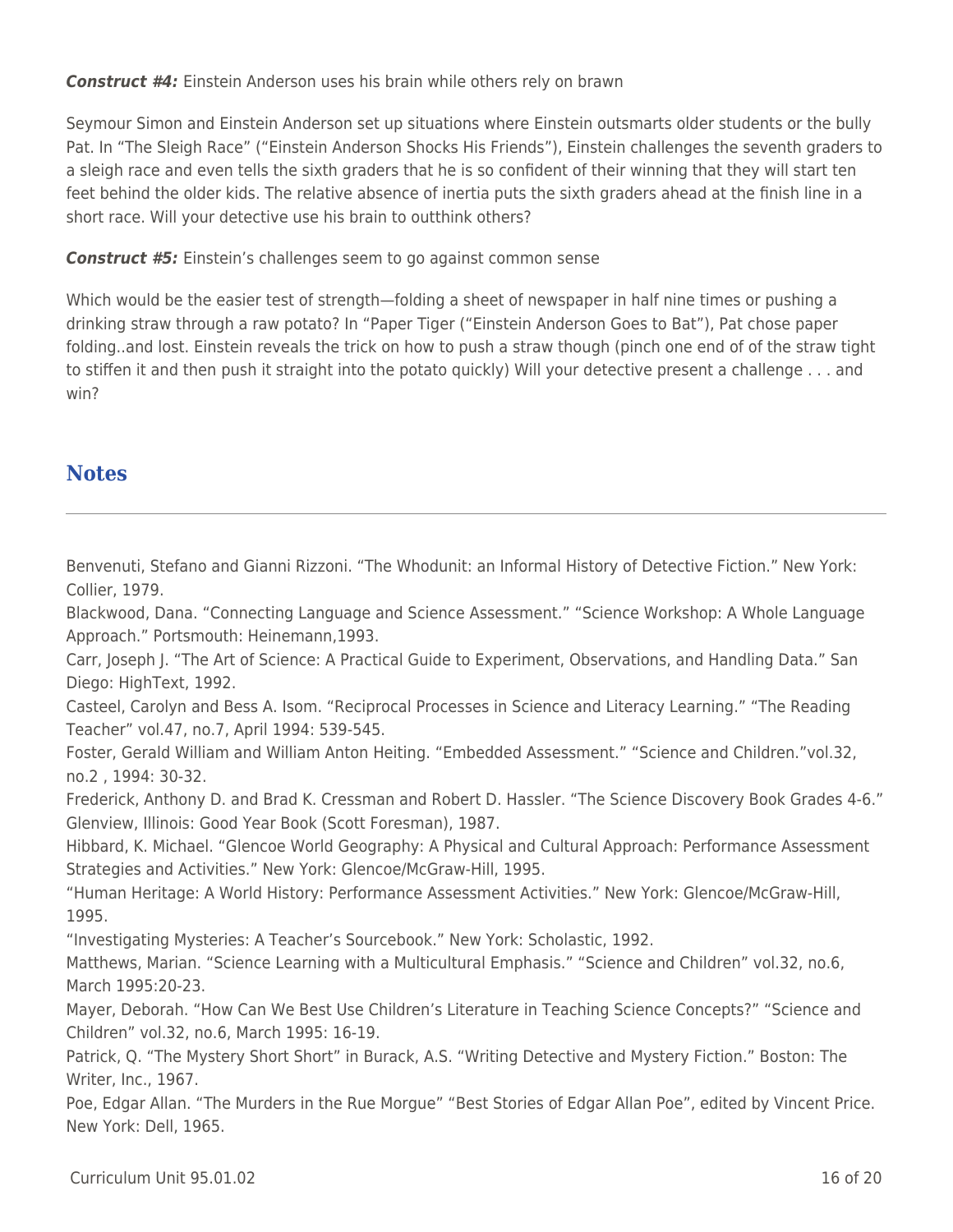Saul, Wendy. "Science Workshop". "Science Workshop; A Whole Language Approach".Portsmouth: Heinemann, 1993.

Simon, Seymour. "Einstein Anderson Goes to Bat". New York: Puffin, 1987.

Simon, Seymour. "Einstein Anderson, Science Sleuth". New York: Viking, 1980.

Simon, Seymour. "Einstein Anderson Shocks His Friends". New York: Viking, 1980.

Simon, Seymour. "Einstein Anderson Tells a Comet's Tale". New York: Viking, 1980.

Sobol, Donald. "Encyclopedia Brown Takes the Case". New York: Bantam, 1973.

Staton, Hilarie N. and Tara McCarthy. "Science and Stories: Integrating Science and Literature Grades 4-6". Glenview, Illinois: Good Year Books (Scott Foresman, 1994.

# **Teacher Bibliography**

Benvenuti, Stefano and Gianni Rizzoni. "The Whodunit: an Informal History of Detective Fiction". New York: Collier, 1979.

This translated book contains history and criticism of detective fiction and is accompanied with many photos and drawings, movie posters and stills, and a chapter called "Who's Who in Whodunits."

Burack, A.S. "Writing Detective and Mystery Fiction." Boston: The Writer, Inc., 1967.

Experts discuss all aspects of detective fiction and deal with methods, techniques, and ways and means. S.S. Van Dine tells us the "Twenty Rules for Writing Detective Stories" and Dorothy Sayers offers an essay "Detective Fiction: Origins and Developments."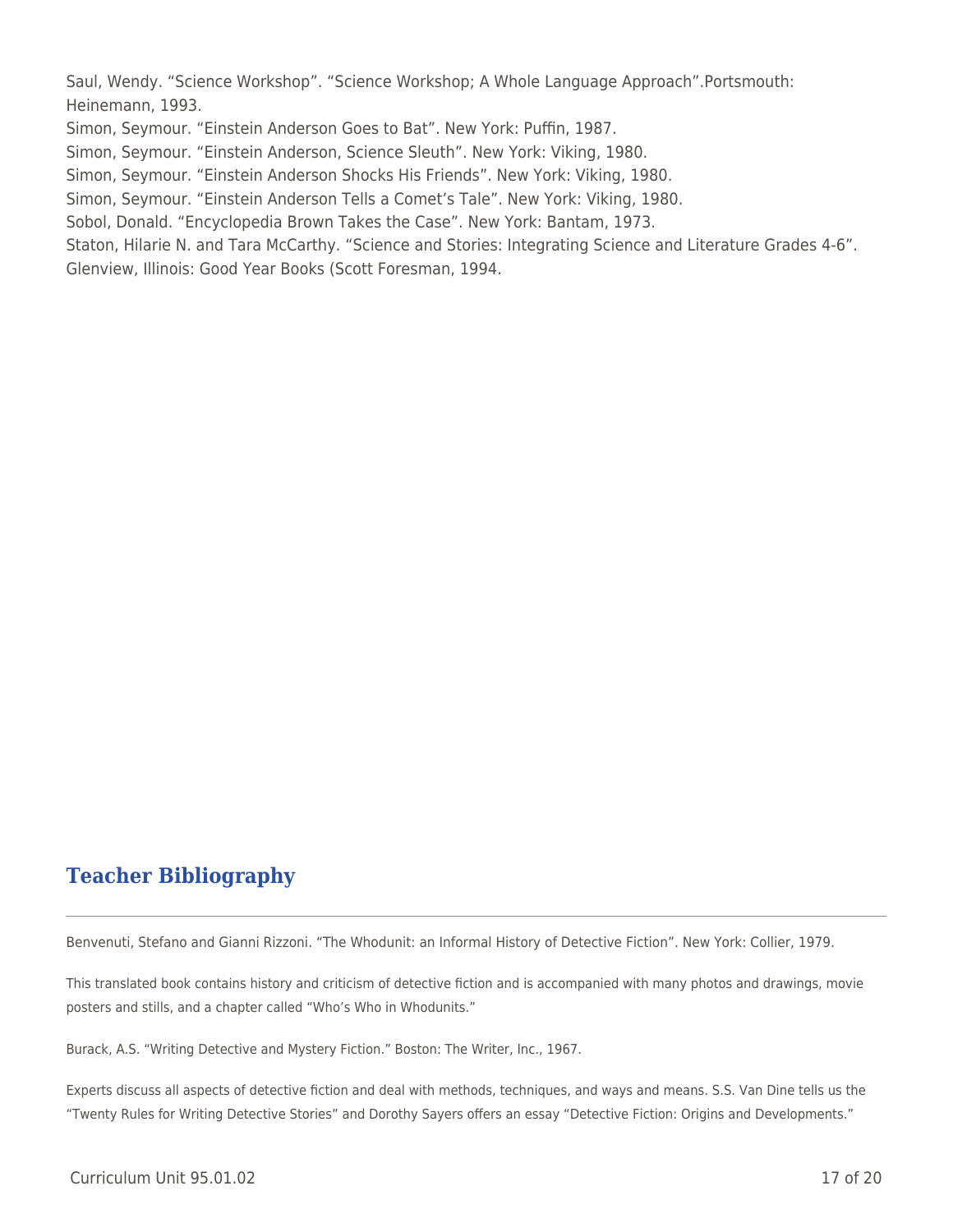Carr, Joseph J. "The Art of Science: a Practical Guide to Experiment, Observations, and Handling Data". San Diego, HighText, 1992.

Although the bulk of this book is about science technique (how to keep professional records, use statistics, etc.) the introductory chapters "What is Science About?" and "Thinking Scientifically" are of interest to the lay reader. The Appendix A "Counterfeits of Truth: Recognizing and Dealing with Logical Fallacies in Science" will apply to any area of reasoning.

Casteel, Carolyn and Bess A. Isom. "Reciprocal Processes in Science and Literacy Learning" "The Reading Teacher" vol.47, no.7, April 1994, 539-545.

The authors state that students must have a firm foundation in literacy—listening, speaking, reading, thinking, and writing—in order to be successful in any content area. They then relate those skills to science education.

Frederick, Anthony D. and Brad K. Cressman and Robert D. Hassler. "The Science Discovery Book Grades 4-6." Glenview, Illinois: Good Year Book (Scott Foresman), 1987.

The authors discuss the seven processes of science: observing,classifying, inferring, communicating, measuring, predicting, and experimenting and give introductory activities and questions. Then they lay out 42 hands-on activities.

Hibbard, K. Michael." Glencoe World Geography: A Physical and Cultural Approach Performance Assessment Strategies and Activities." New York: Glencoe/McGraw-Hill, 1995.

Written to accompany "Glencoe World Geography", this 142 page book presents the performance assessment philosophy; provides models for assessment within the format of background, task, audience, purpose, procedure, and assessment; and includes assessment lists and scoring rubrics for a variety of tasks like a cause/effects essay, letter to the editor, oral report with visual, travel brochure, etc. Invaluable for both its clear presentation of assessment and for the models offered.

"Human Heritage: A World History: Performance Assessment Activities." New York: Glencoe/McGraw-Hill, 1995.

Written to accompany the textbook, assessments and rubrics are provided for 39 activities. Here are additional assessment lists for scripts, posters, brochures, models, essays, etc.

Matthews, Marian. "Science Learning with a Multicultural Emphasis" "Science and Children" vol.32, no.6, March 1995: 20-23.

Science trade books can be used to help students make a direct connection to science. The authors encourage the selection of fiction and nonfiction materials that have a multicultural emphasis. An annotated list of 29 titles for elementary school students is included.

Mayer, Deborah. "How Can We Best Use Children's Literature in Teaching Science Concepts?" "Science and Children" vol.32, no.6, March 1995: 16-19.

The author presents a checklist of ten questions that could be used to determine if a piece of science literature would be appropriate to use in teaching science concepts.

Morris, Patricia S. and Margaret A. Berry. Mystery and Suspense: Activities and Booklists for Grades 6-12. (Young Adult Reading Activities Library, v.4) The Center for Applied Research in Education, 1993.

Morris provides 30 mini-mystery and suspense booklists on such topics as castles, treasure, mail, murders, physically challenged, etc. as well as 52 activity worksheets graded by level of difficulty.

Saul, Wendy. Science Workshop; A Whole Language Approach" by Wendy Saul, Jeanne Reardon, et al. Portsmouth, N.H., Heinemann, 1993.

Curriculum Unit 95.01.02 18 of 20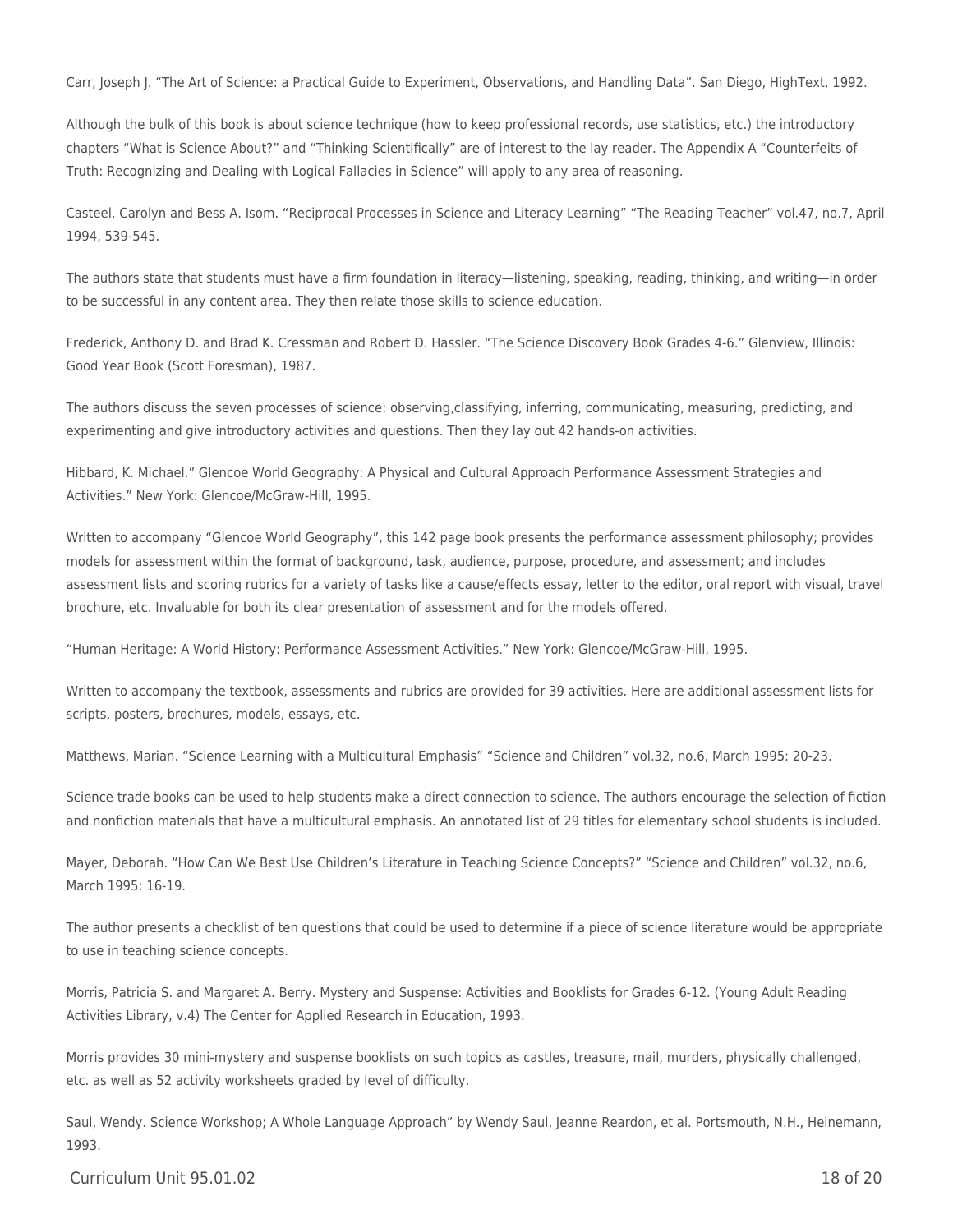The introductory article by Wendy Saul, "Science Workshop" summarizes the ideas and methods developed through reading/writing workshop and applies them to science. Dana Blackwood's article, "Connecting Language and Science Assessment", describes how assessment procedures developed for literacy workshops are useful in science learning.

Staton, Hilarie N. and Tara McCarthy. "Science and Stories: Integrating Science and Literature Grades 4-6." Glenview, Illinois: Good Year Books (Scott Foresman), 1994.

In addition to units integrating science and literature on a variety of topics, this teacher guide also offers reading strategies, ideas for multilevel instruction (learning disabled and gifted), cooperative learning, and authentic assessment.

Winks, Robin W. "Modus Operandi: an Excursion into Detective Fiction. " Boston: David H. Godine, 1982.

Yale professor Robin Winks takes detective fiction very seriously as he examines the genre—with no apologies offered.

Winn, Dilys." Murder Ink." New York, Workman, 1984.

The former owner of Murder Ink Bookstore in New York City invites you to "pull up a chair, put up your feet, pour yourself a cuppa and join us in our favorite brew: trouble" in this smorgasbord about the genre.

### **Student Bibliography**

#### I. The Einstein Anderson titles by Seymour Simon with 10 stories

"Einstein Anderson, Science Sleuth." New York: Viking, 1980. Motion, friction, astronomy, animal behavior, chemistry, zoology, buoyancy, space science, sound and light

"Einstein Anderson Goes to Bat." New York: Puffin, 1987. Anatomy, technology, physics, acrobatics, zoology, meteorology, biology

"Einstein Anderson Makes Up for Lost Time." New York: Viking, 1981. Animal behavior, physical states of nature, meteorology, astronomy, zoology, anatomy, general science

"Einstein Anderson Sees Through the Invisible Man." New York: Viking, 1983. Light and optics, water pressure, sense of vision, space science, inertia, atmospherics and pollution, chemistry, animal behavior, fluid physics

"Einstein Anderson Shocks His Friends." New York: Viking, 1980. Electricity, zoology, radioactivity, biology, motion, space science, chemistry, heat, change of state (Selected as "Outstanding Science Trade Book for Children" by National Science Teachers Association 1980)

"Einstein Anderson Tells a Comet's Tale." New York: Viking, 1981. Astronomy, optics, rocketry, zoology, change of state, inventions, motion

"Einstein Anderson Lights Up the Sky." New York: Viking, 1982.

#### II. Other books of interest

Alfred Hitchcock's Solve-Them-Yourself Mysteries. New York: Random, 1963. Alfred Hitchcock introduces and then intersperses comments in these five mysteries.